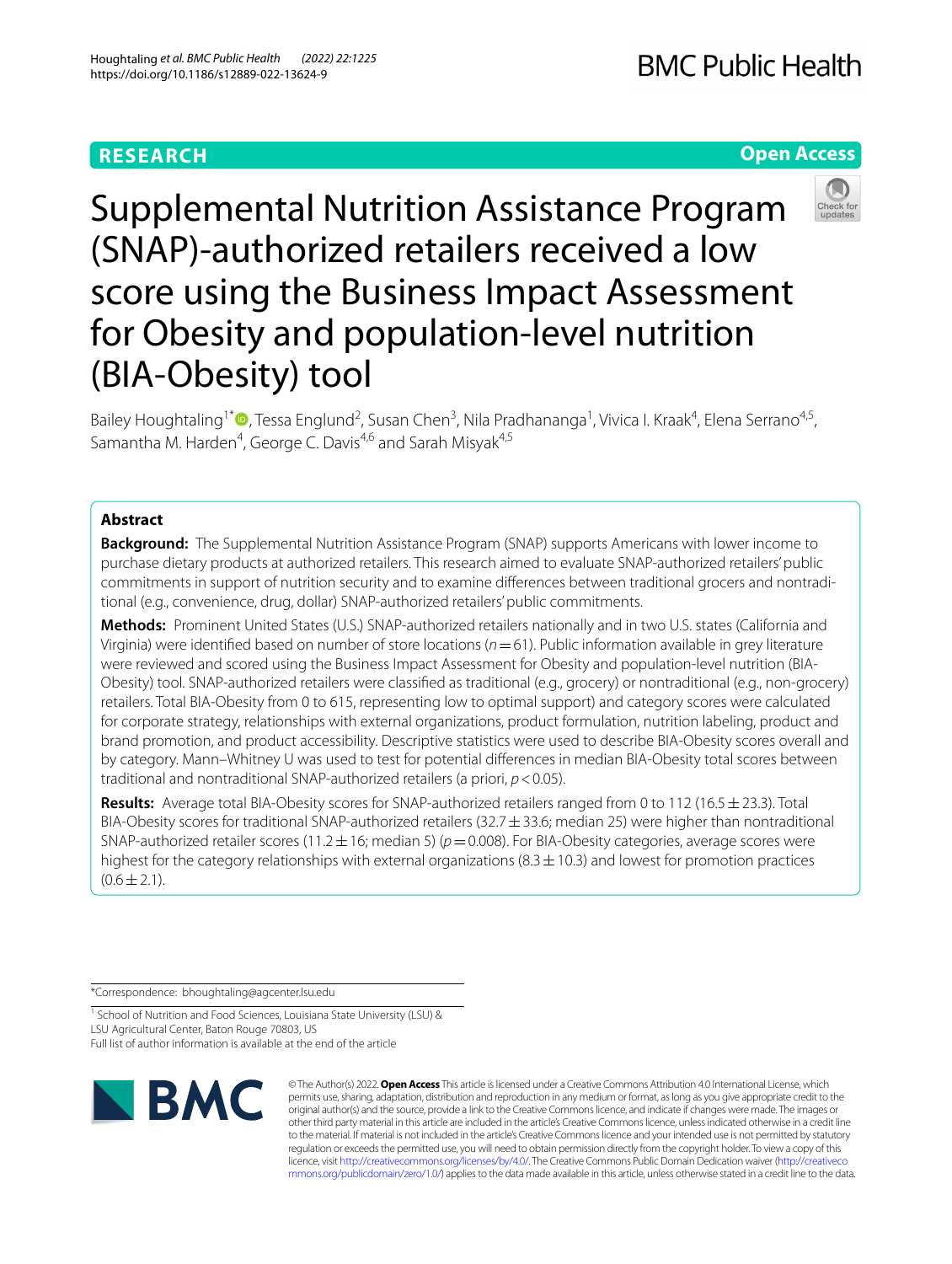**Conclusions:** Results of this research underscore a dearth of available evidence and substantial opportunity for improvement regarding SNAP-authorized retailer strategies to support nutrition security among Americans with lower income.

**Keywords:** SNAP, Public health, Corporate social responsibility, Retail food environment, Healthy food retail

# **Background**

The United States (U.S.) retail food environment has many positive attributes such as efficiency in delivery, a high degree of convenience, a wide variety of choices not subject to seasonal conditions, and wide range of choices available to meet diferent income levels [[1\]](#page-8-0). However there are also increasing concerns related to health, food security, food justice, food sovereignty, equity, and environmental and business sustainability associated with the food environment  $[2-5]$  $[2-5]$  $[2-5]$ . These issues are especially important for populations with lower income where there are observed diet-related health inequities  $[6-8]$  $[6-8]$ . As these food environment-related issues become more important  $[9-11]$  $[9-11]$ , businesses are being called on to practice more corporate social responsibility (CSR) activities and incorporate these CSR activities into their business plans and decision making.

For example, a 2022 U.S. Department of Agriculture (USDA) report outlined plans to address nutrition security or the idea that "*all* Americans have consistent access to the safe, healthy, afordable foods essential to optimal health and well-being  $[12]$  $[12]$ ." The USDA finances the Supplemental Nutrition Assistance Program (SNAP) and SNAP-Education through the Farm Bill, which provides supplemental income to households with incomes at or below 130% of the U.S. poverty threshold and mobilizes direct education and food policy, systems, and environmental changes at the local level, respectively [\[13,](#page-9-6) [14](#page-9-7)]. In 2019, about 35.7 million SNAP participants, of which 43% were children [[15\]](#page-9-8), accessed foods and beverages using SNAP benefts at over 250,000 authorized food retailers in the U.S. [[16\]](#page-9-9). Given the large scope of the program, SNAP-authorized retailers are key actors to help advance USDA goals to achieve nutrition security, which moves beyond a focus on securing enough foods to emphasize nutrition and health outcomes [[12](#page-9-5), [17,](#page-9-10) [18](#page-9-11)].

Currently retailers must meet one of two eligibility criteria for SNAP authorization: 1) continuously ofer a variety of staple foods in four categories including vegetables or fruits; meat, poultry, or fsh; dairy products; and breads or cereals; or 2) have greater than 50% of total gross retail sales from staple food products [[19](#page-9-12)]. SNAPauthorized retailers are a diverse industry regarding business model and include traditional grocery stores and nontraditional formats such as convenience, club, dollar, drug, mass merchandiser, supercenter, and other sites like certain restaurants  $[20-22]$  $[20-22]$  $[20-22]$ . Prior USDA efforts to advance nutrition security by improving the alignment of SNAP-authorized stocking standards with dietary guidelines have been contested by industry  $[23, 24]$  $[23, 24]$  $[23, 24]$ . This is somewhat understandable because the two eligibility requirements are rather broad and still allow for a great deal of decision making autonomy for the food retailer, and enhanced stocking standards are somewhat more restrictive. The joint product theory of CSR, as illuminated by many  $[25-27]$  $[25-27]$ , effectively incorporates CSR decisions into a broader decision framework for frms that includes both CSR beneft and proft outcomes from input and output decisions. So, as in any multiproduct frm model there are then potential tradeofs and also complementarities between CSR activities and profts (see Davis and Serrano, 2016, chapter 13 for an intermediate discussion [\[2\]](#page-8-1)).

However, at this point we know very little about to what extent SNAP-authorized retailers even engage in CSR activities [\[28\]](#page-9-19) and additional formative research to understand a wider array of industry practices that advance public health nutrition outcomes among both traditional and nontraditional SNAP-authorized retailers may be benefcial. Such data could inform suitable approaches for public–private partnerships, SNAP-Ed technical assistance, and/or policy strategies [\[9](#page-9-3), [11](#page-9-4), [17](#page-9-10), [18,](#page-9-11) [28](#page-9-19)[–30\]](#page-9-20) to improve the SNAP-authorized food retail environment [[4,](#page-8-2) [5\]](#page-9-0) without compromising retailers' ability to operate  $[22]$  $[22]$ . Therefore, the purpose of this investigation was to evaluate public commitments aligned with improving public health nutrition outcomes among SNAP-authorized retailers and to examine diferences between traditional (grocery) and nontraditional (nongrocery) retailers.

## **Methods**

The present research expands upon a 2020 study that examined the availability of SNAP-authorized retailers' commitments to use store marketing-mix and choicearchitecture strategies in favor of food and beverage products aligned with the 2020–2025 Dietary Guidelines for Americans (DGA) [[24,](#page-9-16) [28,](#page-9-19) [31\]](#page-9-21). This research focused on SNAP-authorized retailers in two states that were settings for a Partnership for a Healthier America campaign (California and Virginia) that aimed to improve the selection of products aligned with the DGA among consumers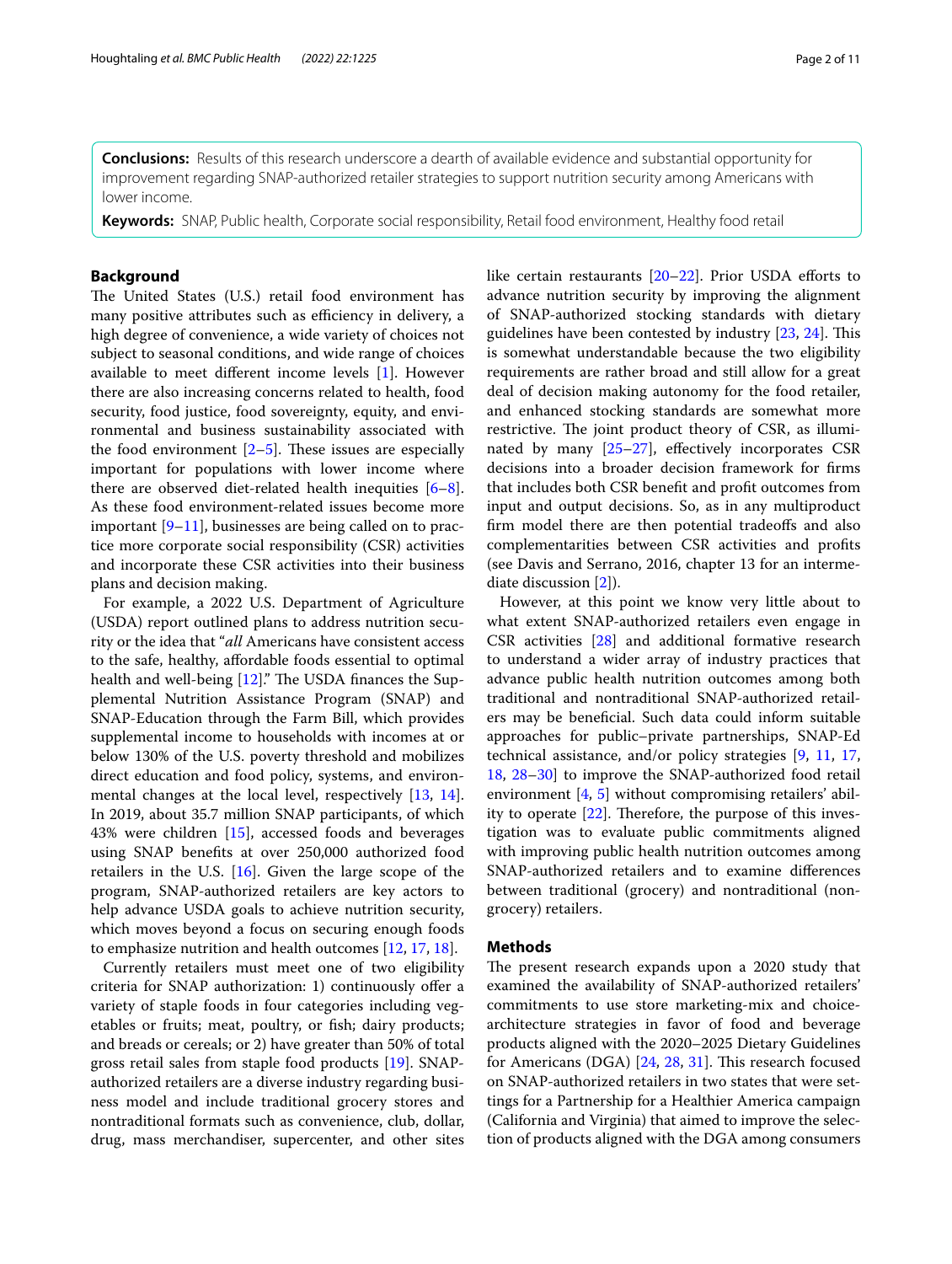with lower income [\[32](#page-9-22), [33](#page-9-23)]. For additional details on the selection of these sites, see Houghtaling et al., 2020  $[28]$  $[28]$ . This study examined a greater variety of commitments aligned with public health nutrition goals among a greater number of SNAP-authorized retailers with considerable reach to U.S. consumers with low-income.

## **Sample**

The SNAP Retailor Locater database, which lists SNAPauthorized retailers' company name and location information  $[34]$  $[34]$ , was used to identify stores in 2017. This data was cleaned and sorted to identify the sample of SNAPauthorized retailers in California, Virginia, and at the national level. Corporate/chain SNAP-authorized retailers with the highest number of urban and rural store locations across the two states (i.e., > 4 locations) [[35](#page-9-25)] and SNAP-authorized retailers with more than 300 sites nationally were selected, given their prominence in two settings for a relevant public policy campaign [\[32](#page-9-22)] and the U.S. food retail industry, respectively.

An iterative process during the information search (described below) was used to categorize prevalent SNAP-authorized retailers by parent corporation when needed. As an example, three of the identifed companies (Food Lion, LLC, Giant, LLC, and Stop & Shop, LLC) were found to be owned by the same parent company (Koninklijke Ahold Delhaize N.V.), based on shared webpages and CSR language. This process informed how data from companies were separated or combined regarding parent corporations. Individual companies were combined with a parent company if they shared corporate language (e.g., researcher was directed to parent company webpage or report) and assessed separately if having unique corporate language that was distinct from any parent company (if applicable). This process resulted in a total of 61 unique SNAP-authorized retailers, representing the most prominent SNAP-authorized retail actors by number of store locations within California, Virginia, and nationally. Recent, publicly available sales estimates were sourced as a reference for company size and con-sumer reach (Table [1](#page-3-0)). Members of the research team categorized SNAP-authorized retailers by store format, including traditional grocers (*n*=15) and nontraditional, non-grocers  $(n=46)$  using criteria outlined in a 2017 USDA, Economic Research Service report on store formats and household grocery purchasing patterns [\[20](#page-9-13)]. Data in this USDA report suggests consumers with low income make food and beverage purchases more aligned with the DGA at grocery versus non-grocery settings [[20\]](#page-9-13), which may be partially infuenced by the retail environment  $[2-5]$  $[2-5]$ .

### **Grey literature search**

The research team searched for publicly available grey literature sources (e.g., corporate reports, newsletters, websites) to identify public commitments in alignment with public health nutrition goals from the 61 included SNAPauthorized retailers. SNAP-authorized store/company names were combined with the following search terms [[28\]](#page-9-19):

*"healthy food"; "healthy foods"; "nutritious option"; "nutritious options"; "dietary choice"; "dietary choices"; "healthy choice"; "healthy choices"; fruit; fruits; vegetable; vegetables; "whole grain"; "whole grains"; "low fat dairy"; "healthy snack"; "healthy snacks"; "healthy diet"; "healthy diets"; nutrition; health\*.*

The databases Access World News and LexisNexis were selected to identify press releases and results were retrieved if published during or after the year 2010, given this year marked the initiation of a Partnership for a Healthier America focus on public–private partnerships that encouraged public commitments to improve the food environment [[28](#page-9-19), [32](#page-9-22), [33\]](#page-9-23). Searches using Google were limited to the frst fve pages of results based on perceived relevance of retrieved sources. Company webpages were scanned to locate information about corporate practices and commitments, including recent CSR or other reports. Searches were carried out in 2018 and again in 2020. If a SNAP-authorized retailer did not have any supporting information identifed in 2018, no additional searching was completed in 2020 due to limited resources.

### **Main outcome**

The Business Impact Assessment for Obesity and population-level nutrition (BIA-Obesity) [\[30](#page-9-20)] tool was used to categorize and score SNAP-authorized retailers' commitments that were aligned with public health nutrition outcomes. The BIA-Obesity was created by the International Network for Food and Obesity/non-communicable disease Research Monitoring and Action Support (INFOR-MAS) [\[84](#page-10-0)] and is intended to serve as a benchmarking tool to improve global nutrition accountability. Sacks et al., 2019 [\[30](#page-9-20)] describe the development and methodology for the BIA-Obesity, which is designed for application to diverse country contexts, and has been found sensitive to capture differences between countries [\[30](#page-9-20)]. The BIA-Obesity has been implemented in Australia, Canada, Malaysia, New Zealand [\[30](#page-9-20), [85\]](#page-10-1) France [[86](#page-10-2)], and Belgium [[87\]](#page-10-3). To our knowledge, the tool has not been previously used in U.S. research.

The formal process for implementing the BIA-Obesity includes: 1) selecting companies for assessment; 2)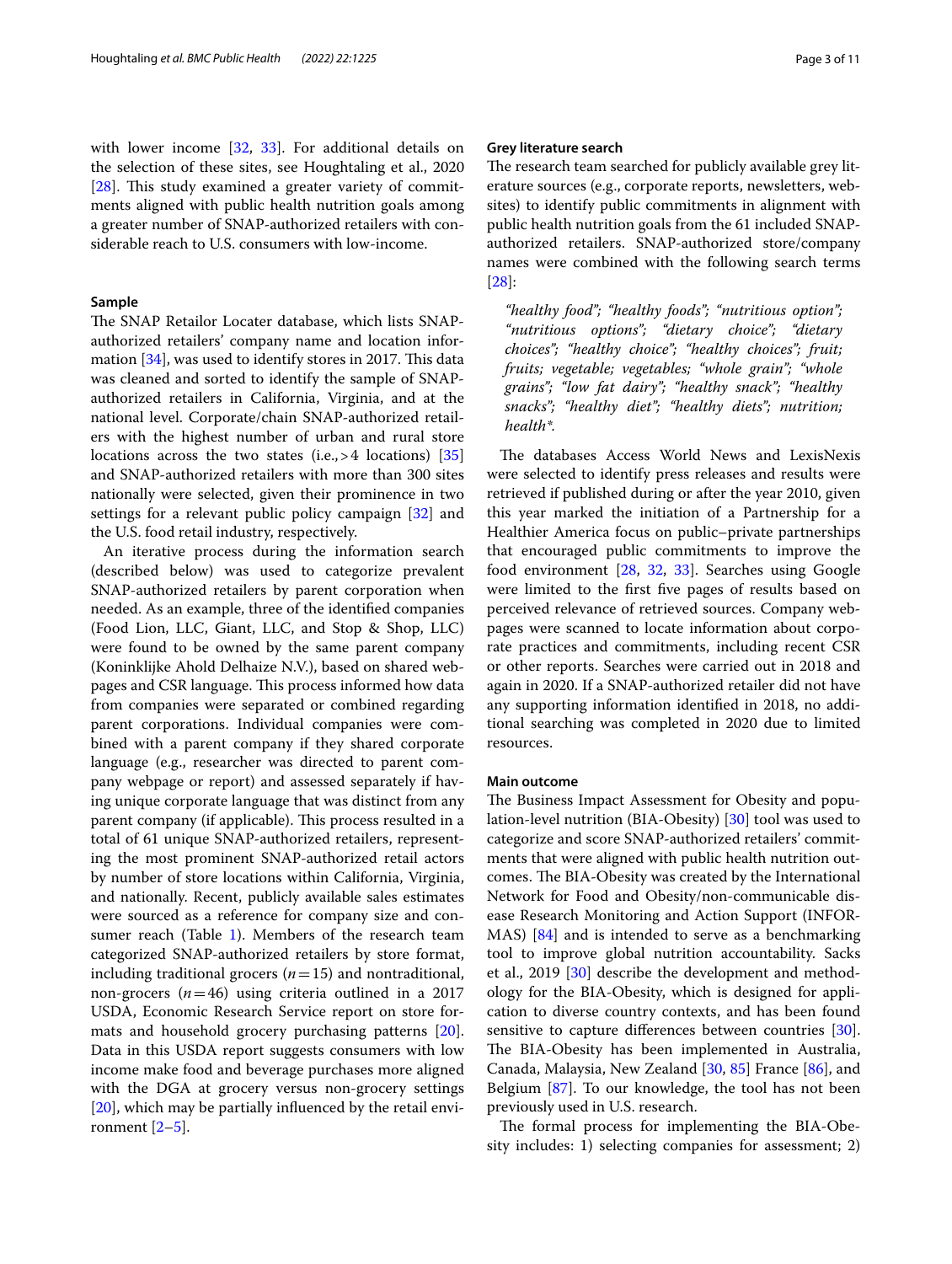<span id="page-3-0"></span>**Table 1** Prominent traditional and nontraditional Supplemental Nutrition Assistance Program (SNAP)-authorized retailers with retail sales information<sup>1</sup>

| <b>Traditional Retailers (Grocers)</b><br>Albertsons Companies, Inc.<br>US\$ 62.46 billion (date not available) [36]<br>ALDI Einkauf GmbH & Co. oHG<br>US\$ 11.21 billion (date not available) [37]<br>US\$ 300 million (date not available) [38]<br>C & K Market, Inc<br>US\$ 23.12 billion (2018) [39]<br>H-E-B Grocery Company, LP<br>US\$ 10.1 billion (2019) [40]<br>Hy-Vee, Inc<br>K-VA-T Food Stores, Inc<br>US\$ 2.6 billion (2019) [41]<br>Koninklijke Ahold Delhaize N.V<br>US\$ 66.2 billion (2019) [42]<br>Piggly Wiggly, LLC<br>US\$750 million (date not available) [43]<br>US\$ 38.12 billion (2019) [44]<br>Publix Super Markets, Inc.<br>Save A Lot Food Stores Ltd<br>US\$ 4 billion (date not available) [45]<br>Smart & Final Stores, Inc. (Smart & Final Iris Corporation)<br>US\$ 3 billion (date not available) [46]<br>US\$ 122.29 billion (2019) [47]<br>The Kroger Company<br>Trader Joe's Company (Aldi Nord)<br>US\$ 9.25 million (2019) [48]<br>Whole Foods Market, Inc<br>US\$ 15.72 billion (2017) [49]<br>Winn-Dixie Stores, Inc.<br>US\$ 24.7 million (date not available) [50]<br>Nontraditional Retailers <sup>2</sup><br>7-Eleven, Inc<br>US\$ 18.7 billion (2019) [51]<br>US\$ 5.1 million (2017) [52]<br>99 Cents Only Stores, LLC<br>Allsup's Convenience Stores, Inc<br>US\$ 167.6 million (date not available) [53]<br>Big Lots, Inc.<br>US\$ 5.2 billion (2019) [54]<br><b>Black Diamond Markets</b><br>US\$ 45.4 million (2019) [55]<br><b>BP</b><br>US\$ 183.5 billion (2020) [56]<br>Casey's General Stores, Inc<br>US\$ 9.4 billion (2019) [57]<br>Chevron Corporation<br>US\$ 146.5 billion (2019) [58]<br>Circle K Stores, Inc (Alimentation Couche-Tard)<br>US\$ 59.1 million (2019) [59]<br>CITGO Petroleum Corporation<br>US\$ 246 million (2019) [60]<br>Colonial Energy, Inc<br>US\$ 5 million (date not available) [61]<br>Costco Wholesale Corporation<br>US\$ 122.1 billion (2020) [62]<br>Cumberland Farms, Inc.<br>US\$ 1 billion (date not available) [61]<br>CVS Health<br>US\$ 89.5 billion (2020) [63]<br>Dollar General Corporation<br>US\$ 33.8 billion (2020) [64]<br>Dollar Tree Stores, Inc.<br>US\$ 63.2 million (2020) [65]<br>E&C Enterprises, Inc<br>US\$ 161 million (date not available) [66]<br>Exxon Mobile Corporation<br>US\$ 178.6 billion (2020) [67]<br>Family Dollar Stores, Inc.<br>US\$ 1.1 billion (2021) [68]<br>Fred's, Inc<br>US\$ 1.3 billion (2019) [69]<br>US\$ 900.1 million (date not available) [69]<br>GPM Investments, LLC<br>Kum & Go, L.C<br>US\$ 2.6 billion (2019) [70]<br>Kwik Trip, Inc<br>US\$ 5 billion (date not available) [71]<br>Love's Travel Stops & Country Stores, Inc<br>US\$ 20.6 billion (2019) [70]<br>Marathon Petroleum Corporation<br>US\$ 75 billion (date not available) [70]<br>US\$ 915.9 million (date not available) [69]<br>Maverik, Inc<br>NMSO, Inc<br>Not available<br>US\$ 126.4 million (2018) [72]<br>Papa Murphy's Holdings, Inc.<br>Pilot Travel Centers, LLC<br>US\$ 29.5 billion (2019) [70]<br>QuikTrip Corporation<br>US\$ 11.2 billion (2020) [70]<br>Racetrac Petroleum, Inc<br>US\$ 12.6 billion (2019) [70] | <b>SNAP-Authorized Retailer</b> | <b>Sales Estimate</b> |  |  |  |
|----------------------------------------------------------------------------------------------------------------------------------------------------------------------------------------------------------------------------------------------------------------------------------------------------------------------------------------------------------------------------------------------------------------------------------------------------------------------------------------------------------------------------------------------------------------------------------------------------------------------------------------------------------------------------------------------------------------------------------------------------------------------------------------------------------------------------------------------------------------------------------------------------------------------------------------------------------------------------------------------------------------------------------------------------------------------------------------------------------------------------------------------------------------------------------------------------------------------------------------------------------------------------------------------------------------------------------------------------------------------------------------------------------------------------------------------------------------------------------------------------------------------------------------------------------------------------------------------------------------------------------------------------------------------------------------------------------------------------------------------------------------------------------------------------------------------------------------------------------------------------------------------------------------------------------------------------------------------------------------------------------------------------------------------------------------------------------------------------------------------------------------------------------------------------------------------------------------------------------------------------------------------------------------------------------------------------------------------------------------------------------------------------------------------------------------------------------------------------------------------------------------------------------------------------------------------------------------------------------------------------------------------------------------------------------------------------------------------------------------------------------------------------------------------------------------------------------------------------------------------------------------------------------------------------------------------------------------------------------------------------------------------------------------------------------------------------------------------------------------------------------------------------------|---------------------------------|-----------------------|--|--|--|
|                                                                                                                                                                                                                                                                                                                                                                                                                                                                                                                                                                                                                                                                                                                                                                                                                                                                                                                                                                                                                                                                                                                                                                                                                                                                                                                                                                                                                                                                                                                                                                                                                                                                                                                                                                                                                                                                                                                                                                                                                                                                                                                                                                                                                                                                                                                                                                                                                                                                                                                                                                                                                                                                                                                                                                                                                                                                                                                                                                                                                                                                                                                                                          |                                 |                       |  |  |  |
|                                                                                                                                                                                                                                                                                                                                                                                                                                                                                                                                                                                                                                                                                                                                                                                                                                                                                                                                                                                                                                                                                                                                                                                                                                                                                                                                                                                                                                                                                                                                                                                                                                                                                                                                                                                                                                                                                                                                                                                                                                                                                                                                                                                                                                                                                                                                                                                                                                                                                                                                                                                                                                                                                                                                                                                                                                                                                                                                                                                                                                                                                                                                                          |                                 |                       |  |  |  |
|                                                                                                                                                                                                                                                                                                                                                                                                                                                                                                                                                                                                                                                                                                                                                                                                                                                                                                                                                                                                                                                                                                                                                                                                                                                                                                                                                                                                                                                                                                                                                                                                                                                                                                                                                                                                                                                                                                                                                                                                                                                                                                                                                                                                                                                                                                                                                                                                                                                                                                                                                                                                                                                                                                                                                                                                                                                                                                                                                                                                                                                                                                                                                          |                                 |                       |  |  |  |
|                                                                                                                                                                                                                                                                                                                                                                                                                                                                                                                                                                                                                                                                                                                                                                                                                                                                                                                                                                                                                                                                                                                                                                                                                                                                                                                                                                                                                                                                                                                                                                                                                                                                                                                                                                                                                                                                                                                                                                                                                                                                                                                                                                                                                                                                                                                                                                                                                                                                                                                                                                                                                                                                                                                                                                                                                                                                                                                                                                                                                                                                                                                                                          |                                 |                       |  |  |  |
|                                                                                                                                                                                                                                                                                                                                                                                                                                                                                                                                                                                                                                                                                                                                                                                                                                                                                                                                                                                                                                                                                                                                                                                                                                                                                                                                                                                                                                                                                                                                                                                                                                                                                                                                                                                                                                                                                                                                                                                                                                                                                                                                                                                                                                                                                                                                                                                                                                                                                                                                                                                                                                                                                                                                                                                                                                                                                                                                                                                                                                                                                                                                                          |                                 |                       |  |  |  |
|                                                                                                                                                                                                                                                                                                                                                                                                                                                                                                                                                                                                                                                                                                                                                                                                                                                                                                                                                                                                                                                                                                                                                                                                                                                                                                                                                                                                                                                                                                                                                                                                                                                                                                                                                                                                                                                                                                                                                                                                                                                                                                                                                                                                                                                                                                                                                                                                                                                                                                                                                                                                                                                                                                                                                                                                                                                                                                                                                                                                                                                                                                                                                          |                                 |                       |  |  |  |
|                                                                                                                                                                                                                                                                                                                                                                                                                                                                                                                                                                                                                                                                                                                                                                                                                                                                                                                                                                                                                                                                                                                                                                                                                                                                                                                                                                                                                                                                                                                                                                                                                                                                                                                                                                                                                                                                                                                                                                                                                                                                                                                                                                                                                                                                                                                                                                                                                                                                                                                                                                                                                                                                                                                                                                                                                                                                                                                                                                                                                                                                                                                                                          |                                 |                       |  |  |  |
|                                                                                                                                                                                                                                                                                                                                                                                                                                                                                                                                                                                                                                                                                                                                                                                                                                                                                                                                                                                                                                                                                                                                                                                                                                                                                                                                                                                                                                                                                                                                                                                                                                                                                                                                                                                                                                                                                                                                                                                                                                                                                                                                                                                                                                                                                                                                                                                                                                                                                                                                                                                                                                                                                                                                                                                                                                                                                                                                                                                                                                                                                                                                                          |                                 |                       |  |  |  |
|                                                                                                                                                                                                                                                                                                                                                                                                                                                                                                                                                                                                                                                                                                                                                                                                                                                                                                                                                                                                                                                                                                                                                                                                                                                                                                                                                                                                                                                                                                                                                                                                                                                                                                                                                                                                                                                                                                                                                                                                                                                                                                                                                                                                                                                                                                                                                                                                                                                                                                                                                                                                                                                                                                                                                                                                                                                                                                                                                                                                                                                                                                                                                          |                                 |                       |  |  |  |
|                                                                                                                                                                                                                                                                                                                                                                                                                                                                                                                                                                                                                                                                                                                                                                                                                                                                                                                                                                                                                                                                                                                                                                                                                                                                                                                                                                                                                                                                                                                                                                                                                                                                                                                                                                                                                                                                                                                                                                                                                                                                                                                                                                                                                                                                                                                                                                                                                                                                                                                                                                                                                                                                                                                                                                                                                                                                                                                                                                                                                                                                                                                                                          |                                 |                       |  |  |  |
|                                                                                                                                                                                                                                                                                                                                                                                                                                                                                                                                                                                                                                                                                                                                                                                                                                                                                                                                                                                                                                                                                                                                                                                                                                                                                                                                                                                                                                                                                                                                                                                                                                                                                                                                                                                                                                                                                                                                                                                                                                                                                                                                                                                                                                                                                                                                                                                                                                                                                                                                                                                                                                                                                                                                                                                                                                                                                                                                                                                                                                                                                                                                                          |                                 |                       |  |  |  |
|                                                                                                                                                                                                                                                                                                                                                                                                                                                                                                                                                                                                                                                                                                                                                                                                                                                                                                                                                                                                                                                                                                                                                                                                                                                                                                                                                                                                                                                                                                                                                                                                                                                                                                                                                                                                                                                                                                                                                                                                                                                                                                                                                                                                                                                                                                                                                                                                                                                                                                                                                                                                                                                                                                                                                                                                                                                                                                                                                                                                                                                                                                                                                          |                                 |                       |  |  |  |
|                                                                                                                                                                                                                                                                                                                                                                                                                                                                                                                                                                                                                                                                                                                                                                                                                                                                                                                                                                                                                                                                                                                                                                                                                                                                                                                                                                                                                                                                                                                                                                                                                                                                                                                                                                                                                                                                                                                                                                                                                                                                                                                                                                                                                                                                                                                                                                                                                                                                                                                                                                                                                                                                                                                                                                                                                                                                                                                                                                                                                                                                                                                                                          |                                 |                       |  |  |  |
|                                                                                                                                                                                                                                                                                                                                                                                                                                                                                                                                                                                                                                                                                                                                                                                                                                                                                                                                                                                                                                                                                                                                                                                                                                                                                                                                                                                                                                                                                                                                                                                                                                                                                                                                                                                                                                                                                                                                                                                                                                                                                                                                                                                                                                                                                                                                                                                                                                                                                                                                                                                                                                                                                                                                                                                                                                                                                                                                                                                                                                                                                                                                                          |                                 |                       |  |  |  |
|                                                                                                                                                                                                                                                                                                                                                                                                                                                                                                                                                                                                                                                                                                                                                                                                                                                                                                                                                                                                                                                                                                                                                                                                                                                                                                                                                                                                                                                                                                                                                                                                                                                                                                                                                                                                                                                                                                                                                                                                                                                                                                                                                                                                                                                                                                                                                                                                                                                                                                                                                                                                                                                                                                                                                                                                                                                                                                                                                                                                                                                                                                                                                          |                                 |                       |  |  |  |
|                                                                                                                                                                                                                                                                                                                                                                                                                                                                                                                                                                                                                                                                                                                                                                                                                                                                                                                                                                                                                                                                                                                                                                                                                                                                                                                                                                                                                                                                                                                                                                                                                                                                                                                                                                                                                                                                                                                                                                                                                                                                                                                                                                                                                                                                                                                                                                                                                                                                                                                                                                                                                                                                                                                                                                                                                                                                                                                                                                                                                                                                                                                                                          |                                 |                       |  |  |  |
|                                                                                                                                                                                                                                                                                                                                                                                                                                                                                                                                                                                                                                                                                                                                                                                                                                                                                                                                                                                                                                                                                                                                                                                                                                                                                                                                                                                                                                                                                                                                                                                                                                                                                                                                                                                                                                                                                                                                                                                                                                                                                                                                                                                                                                                                                                                                                                                                                                                                                                                                                                                                                                                                                                                                                                                                                                                                                                                                                                                                                                                                                                                                                          |                                 |                       |  |  |  |
|                                                                                                                                                                                                                                                                                                                                                                                                                                                                                                                                                                                                                                                                                                                                                                                                                                                                                                                                                                                                                                                                                                                                                                                                                                                                                                                                                                                                                                                                                                                                                                                                                                                                                                                                                                                                                                                                                                                                                                                                                                                                                                                                                                                                                                                                                                                                                                                                                                                                                                                                                                                                                                                                                                                                                                                                                                                                                                                                                                                                                                                                                                                                                          |                                 |                       |  |  |  |
|                                                                                                                                                                                                                                                                                                                                                                                                                                                                                                                                                                                                                                                                                                                                                                                                                                                                                                                                                                                                                                                                                                                                                                                                                                                                                                                                                                                                                                                                                                                                                                                                                                                                                                                                                                                                                                                                                                                                                                                                                                                                                                                                                                                                                                                                                                                                                                                                                                                                                                                                                                                                                                                                                                                                                                                                                                                                                                                                                                                                                                                                                                                                                          |                                 |                       |  |  |  |
|                                                                                                                                                                                                                                                                                                                                                                                                                                                                                                                                                                                                                                                                                                                                                                                                                                                                                                                                                                                                                                                                                                                                                                                                                                                                                                                                                                                                                                                                                                                                                                                                                                                                                                                                                                                                                                                                                                                                                                                                                                                                                                                                                                                                                                                                                                                                                                                                                                                                                                                                                                                                                                                                                                                                                                                                                                                                                                                                                                                                                                                                                                                                                          |                                 |                       |  |  |  |
|                                                                                                                                                                                                                                                                                                                                                                                                                                                                                                                                                                                                                                                                                                                                                                                                                                                                                                                                                                                                                                                                                                                                                                                                                                                                                                                                                                                                                                                                                                                                                                                                                                                                                                                                                                                                                                                                                                                                                                                                                                                                                                                                                                                                                                                                                                                                                                                                                                                                                                                                                                                                                                                                                                                                                                                                                                                                                                                                                                                                                                                                                                                                                          |                                 |                       |  |  |  |
|                                                                                                                                                                                                                                                                                                                                                                                                                                                                                                                                                                                                                                                                                                                                                                                                                                                                                                                                                                                                                                                                                                                                                                                                                                                                                                                                                                                                                                                                                                                                                                                                                                                                                                                                                                                                                                                                                                                                                                                                                                                                                                                                                                                                                                                                                                                                                                                                                                                                                                                                                                                                                                                                                                                                                                                                                                                                                                                                                                                                                                                                                                                                                          |                                 |                       |  |  |  |
|                                                                                                                                                                                                                                                                                                                                                                                                                                                                                                                                                                                                                                                                                                                                                                                                                                                                                                                                                                                                                                                                                                                                                                                                                                                                                                                                                                                                                                                                                                                                                                                                                                                                                                                                                                                                                                                                                                                                                                                                                                                                                                                                                                                                                                                                                                                                                                                                                                                                                                                                                                                                                                                                                                                                                                                                                                                                                                                                                                                                                                                                                                                                                          |                                 |                       |  |  |  |
|                                                                                                                                                                                                                                                                                                                                                                                                                                                                                                                                                                                                                                                                                                                                                                                                                                                                                                                                                                                                                                                                                                                                                                                                                                                                                                                                                                                                                                                                                                                                                                                                                                                                                                                                                                                                                                                                                                                                                                                                                                                                                                                                                                                                                                                                                                                                                                                                                                                                                                                                                                                                                                                                                                                                                                                                                                                                                                                                                                                                                                                                                                                                                          |                                 |                       |  |  |  |
|                                                                                                                                                                                                                                                                                                                                                                                                                                                                                                                                                                                                                                                                                                                                                                                                                                                                                                                                                                                                                                                                                                                                                                                                                                                                                                                                                                                                                                                                                                                                                                                                                                                                                                                                                                                                                                                                                                                                                                                                                                                                                                                                                                                                                                                                                                                                                                                                                                                                                                                                                                                                                                                                                                                                                                                                                                                                                                                                                                                                                                                                                                                                                          |                                 |                       |  |  |  |
|                                                                                                                                                                                                                                                                                                                                                                                                                                                                                                                                                                                                                                                                                                                                                                                                                                                                                                                                                                                                                                                                                                                                                                                                                                                                                                                                                                                                                                                                                                                                                                                                                                                                                                                                                                                                                                                                                                                                                                                                                                                                                                                                                                                                                                                                                                                                                                                                                                                                                                                                                                                                                                                                                                                                                                                                                                                                                                                                                                                                                                                                                                                                                          |                                 |                       |  |  |  |
|                                                                                                                                                                                                                                                                                                                                                                                                                                                                                                                                                                                                                                                                                                                                                                                                                                                                                                                                                                                                                                                                                                                                                                                                                                                                                                                                                                                                                                                                                                                                                                                                                                                                                                                                                                                                                                                                                                                                                                                                                                                                                                                                                                                                                                                                                                                                                                                                                                                                                                                                                                                                                                                                                                                                                                                                                                                                                                                                                                                                                                                                                                                                                          |                                 |                       |  |  |  |
|                                                                                                                                                                                                                                                                                                                                                                                                                                                                                                                                                                                                                                                                                                                                                                                                                                                                                                                                                                                                                                                                                                                                                                                                                                                                                                                                                                                                                                                                                                                                                                                                                                                                                                                                                                                                                                                                                                                                                                                                                                                                                                                                                                                                                                                                                                                                                                                                                                                                                                                                                                                                                                                                                                                                                                                                                                                                                                                                                                                                                                                                                                                                                          |                                 |                       |  |  |  |
|                                                                                                                                                                                                                                                                                                                                                                                                                                                                                                                                                                                                                                                                                                                                                                                                                                                                                                                                                                                                                                                                                                                                                                                                                                                                                                                                                                                                                                                                                                                                                                                                                                                                                                                                                                                                                                                                                                                                                                                                                                                                                                                                                                                                                                                                                                                                                                                                                                                                                                                                                                                                                                                                                                                                                                                                                                                                                                                                                                                                                                                                                                                                                          |                                 |                       |  |  |  |
|                                                                                                                                                                                                                                                                                                                                                                                                                                                                                                                                                                                                                                                                                                                                                                                                                                                                                                                                                                                                                                                                                                                                                                                                                                                                                                                                                                                                                                                                                                                                                                                                                                                                                                                                                                                                                                                                                                                                                                                                                                                                                                                                                                                                                                                                                                                                                                                                                                                                                                                                                                                                                                                                                                                                                                                                                                                                                                                                                                                                                                                                                                                                                          |                                 |                       |  |  |  |
|                                                                                                                                                                                                                                                                                                                                                                                                                                                                                                                                                                                                                                                                                                                                                                                                                                                                                                                                                                                                                                                                                                                                                                                                                                                                                                                                                                                                                                                                                                                                                                                                                                                                                                                                                                                                                                                                                                                                                                                                                                                                                                                                                                                                                                                                                                                                                                                                                                                                                                                                                                                                                                                                                                                                                                                                                                                                                                                                                                                                                                                                                                                                                          |                                 |                       |  |  |  |
|                                                                                                                                                                                                                                                                                                                                                                                                                                                                                                                                                                                                                                                                                                                                                                                                                                                                                                                                                                                                                                                                                                                                                                                                                                                                                                                                                                                                                                                                                                                                                                                                                                                                                                                                                                                                                                                                                                                                                                                                                                                                                                                                                                                                                                                                                                                                                                                                                                                                                                                                                                                                                                                                                                                                                                                                                                                                                                                                                                                                                                                                                                                                                          |                                 |                       |  |  |  |
|                                                                                                                                                                                                                                                                                                                                                                                                                                                                                                                                                                                                                                                                                                                                                                                                                                                                                                                                                                                                                                                                                                                                                                                                                                                                                                                                                                                                                                                                                                                                                                                                                                                                                                                                                                                                                                                                                                                                                                                                                                                                                                                                                                                                                                                                                                                                                                                                                                                                                                                                                                                                                                                                                                                                                                                                                                                                                                                                                                                                                                                                                                                                                          |                                 |                       |  |  |  |
|                                                                                                                                                                                                                                                                                                                                                                                                                                                                                                                                                                                                                                                                                                                                                                                                                                                                                                                                                                                                                                                                                                                                                                                                                                                                                                                                                                                                                                                                                                                                                                                                                                                                                                                                                                                                                                                                                                                                                                                                                                                                                                                                                                                                                                                                                                                                                                                                                                                                                                                                                                                                                                                                                                                                                                                                                                                                                                                                                                                                                                                                                                                                                          |                                 |                       |  |  |  |
|                                                                                                                                                                                                                                                                                                                                                                                                                                                                                                                                                                                                                                                                                                                                                                                                                                                                                                                                                                                                                                                                                                                                                                                                                                                                                                                                                                                                                                                                                                                                                                                                                                                                                                                                                                                                                                                                                                                                                                                                                                                                                                                                                                                                                                                                                                                                                                                                                                                                                                                                                                                                                                                                                                                                                                                                                                                                                                                                                                                                                                                                                                                                                          |                                 |                       |  |  |  |
|                                                                                                                                                                                                                                                                                                                                                                                                                                                                                                                                                                                                                                                                                                                                                                                                                                                                                                                                                                                                                                                                                                                                                                                                                                                                                                                                                                                                                                                                                                                                                                                                                                                                                                                                                                                                                                                                                                                                                                                                                                                                                                                                                                                                                                                                                                                                                                                                                                                                                                                                                                                                                                                                                                                                                                                                                                                                                                                                                                                                                                                                                                                                                          |                                 |                       |  |  |  |
|                                                                                                                                                                                                                                                                                                                                                                                                                                                                                                                                                                                                                                                                                                                                                                                                                                                                                                                                                                                                                                                                                                                                                                                                                                                                                                                                                                                                                                                                                                                                                                                                                                                                                                                                                                                                                                                                                                                                                                                                                                                                                                                                                                                                                                                                                                                                                                                                                                                                                                                                                                                                                                                                                                                                                                                                                                                                                                                                                                                                                                                                                                                                                          |                                 |                       |  |  |  |
|                                                                                                                                                                                                                                                                                                                                                                                                                                                                                                                                                                                                                                                                                                                                                                                                                                                                                                                                                                                                                                                                                                                                                                                                                                                                                                                                                                                                                                                                                                                                                                                                                                                                                                                                                                                                                                                                                                                                                                                                                                                                                                                                                                                                                                                                                                                                                                                                                                                                                                                                                                                                                                                                                                                                                                                                                                                                                                                                                                                                                                                                                                                                                          |                                 |                       |  |  |  |
|                                                                                                                                                                                                                                                                                                                                                                                                                                                                                                                                                                                                                                                                                                                                                                                                                                                                                                                                                                                                                                                                                                                                                                                                                                                                                                                                                                                                                                                                                                                                                                                                                                                                                                                                                                                                                                                                                                                                                                                                                                                                                                                                                                                                                                                                                                                                                                                                                                                                                                                                                                                                                                                                                                                                                                                                                                                                                                                                                                                                                                                                                                                                                          |                                 |                       |  |  |  |
|                                                                                                                                                                                                                                                                                                                                                                                                                                                                                                                                                                                                                                                                                                                                                                                                                                                                                                                                                                                                                                                                                                                                                                                                                                                                                                                                                                                                                                                                                                                                                                                                                                                                                                                                                                                                                                                                                                                                                                                                                                                                                                                                                                                                                                                                                                                                                                                                                                                                                                                                                                                                                                                                                                                                                                                                                                                                                                                                                                                                                                                                                                                                                          |                                 |                       |  |  |  |
|                                                                                                                                                                                                                                                                                                                                                                                                                                                                                                                                                                                                                                                                                                                                                                                                                                                                                                                                                                                                                                                                                                                                                                                                                                                                                                                                                                                                                                                                                                                                                                                                                                                                                                                                                                                                                                                                                                                                                                                                                                                                                                                                                                                                                                                                                                                                                                                                                                                                                                                                                                                                                                                                                                                                                                                                                                                                                                                                                                                                                                                                                                                                                          |                                 |                       |  |  |  |
|                                                                                                                                                                                                                                                                                                                                                                                                                                                                                                                                                                                                                                                                                                                                                                                                                                                                                                                                                                                                                                                                                                                                                                                                                                                                                                                                                                                                                                                                                                                                                                                                                                                                                                                                                                                                                                                                                                                                                                                                                                                                                                                                                                                                                                                                                                                                                                                                                                                                                                                                                                                                                                                                                                                                                                                                                                                                                                                                                                                                                                                                                                                                                          |                                 |                       |  |  |  |
|                                                                                                                                                                                                                                                                                                                                                                                                                                                                                                                                                                                                                                                                                                                                                                                                                                                                                                                                                                                                                                                                                                                                                                                                                                                                                                                                                                                                                                                                                                                                                                                                                                                                                                                                                                                                                                                                                                                                                                                                                                                                                                                                                                                                                                                                                                                                                                                                                                                                                                                                                                                                                                                                                                                                                                                                                                                                                                                                                                                                                                                                                                                                                          |                                 |                       |  |  |  |
|                                                                                                                                                                                                                                                                                                                                                                                                                                                                                                                                                                                                                                                                                                                                                                                                                                                                                                                                                                                                                                                                                                                                                                                                                                                                                                                                                                                                                                                                                                                                                                                                                                                                                                                                                                                                                                                                                                                                                                                                                                                                                                                                                                                                                                                                                                                                                                                                                                                                                                                                                                                                                                                                                                                                                                                                                                                                                                                                                                                                                                                                                                                                                          |                                 |                       |  |  |  |
|                                                                                                                                                                                                                                                                                                                                                                                                                                                                                                                                                                                                                                                                                                                                                                                                                                                                                                                                                                                                                                                                                                                                                                                                                                                                                                                                                                                                                                                                                                                                                                                                                                                                                                                                                                                                                                                                                                                                                                                                                                                                                                                                                                                                                                                                                                                                                                                                                                                                                                                                                                                                                                                                                                                                                                                                                                                                                                                                                                                                                                                                                                                                                          |                                 |                       |  |  |  |
|                                                                                                                                                                                                                                                                                                                                                                                                                                                                                                                                                                                                                                                                                                                                                                                                                                                                                                                                                                                                                                                                                                                                                                                                                                                                                                                                                                                                                                                                                                                                                                                                                                                                                                                                                                                                                                                                                                                                                                                                                                                                                                                                                                                                                                                                                                                                                                                                                                                                                                                                                                                                                                                                                                                                                                                                                                                                                                                                                                                                                                                                                                                                                          |                                 |                       |  |  |  |
|                                                                                                                                                                                                                                                                                                                                                                                                                                                                                                                                                                                                                                                                                                                                                                                                                                                                                                                                                                                                                                                                                                                                                                                                                                                                                                                                                                                                                                                                                                                                                                                                                                                                                                                                                                                                                                                                                                                                                                                                                                                                                                                                                                                                                                                                                                                                                                                                                                                                                                                                                                                                                                                                                                                                                                                                                                                                                                                                                                                                                                                                                                                                                          |                                 |                       |  |  |  |
|                                                                                                                                                                                                                                                                                                                                                                                                                                                                                                                                                                                                                                                                                                                                                                                                                                                                                                                                                                                                                                                                                                                                                                                                                                                                                                                                                                                                                                                                                                                                                                                                                                                                                                                                                                                                                                                                                                                                                                                                                                                                                                                                                                                                                                                                                                                                                                                                                                                                                                                                                                                                                                                                                                                                                                                                                                                                                                                                                                                                                                                                                                                                                          |                                 |                       |  |  |  |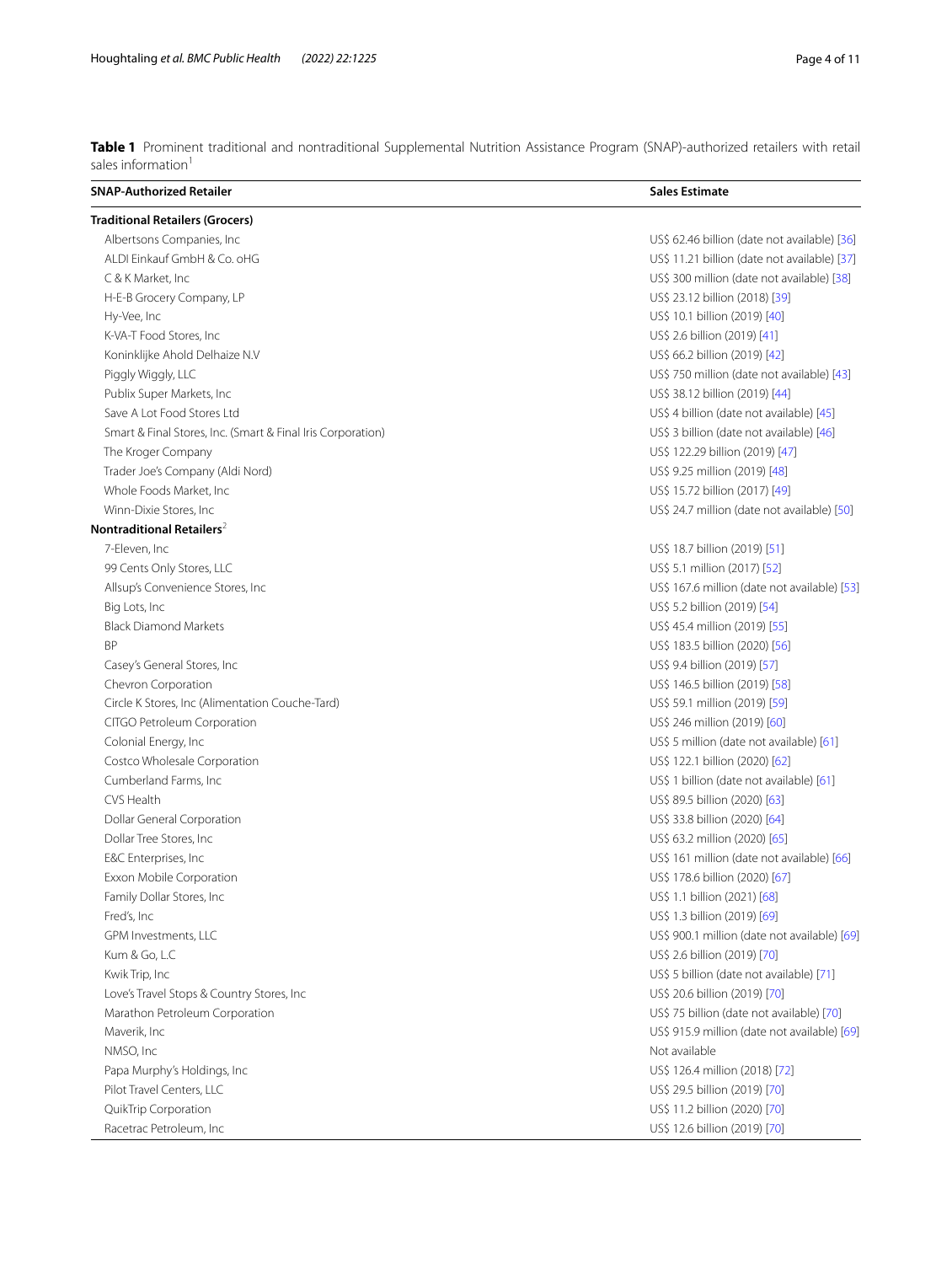## **Table 1** (continued)

| SNAP-Authorized Retailer          | <b>Sales Estimate</b>                        |
|-----------------------------------|----------------------------------------------|
| Redwood Oil Company, Inc.         | US\$ 142.3 million (date not available) [69] |
| Rite Aid Corp                     | US\$ 6.2 billion (2021) [73]                 |
| Royal Dutch Shell, plc            | US\$ 180.5 billion (2020) [74]               |
| Schwan's Company                  | US\$ 3.1 billion (2017) [70]                 |
| Sears Brands                      | US\$ 3.0 billion (2020) [75]                 |
| Sheetz, Inc                       | US\$ 6.2 billion (2020) [70]                 |
| Speedway, LLC                     | US\$ 33.1 billion (2019) [76]                |
| Stewart's Shop                    | US\$ 310.8 million (date not available) [77] |
| <b>Stripes Convenience Stores</b> | US\$ 72.2 million (date not available) [78]  |
| Sunoco, LP                        | US\$ 11.7 billion (date not available) [79]  |
| <b>Target Corporation</b>         | US\$ 93.6 billion (2020) [80]                |
| Valero Energy Corporation         | US\$ 27.8 billion (2021) [81]                |
| Walgreen Company                  | US\$ 107.7 billion (2020) [82]               |
| Walmart, Inc                      | US\$ 99.6 billion (2020) [83]                |
| Wawa, Inc                         | US\$ 13 billion (2019) [70]                  |
|                                   |                                              |

<sup>1</sup> Sales estimates are from all sales (not only SNAP); SNAP sales by store are not public

<sup>2</sup> Convenience, club, dollar, drug, mass merchandiser, supercenter, and non-food stores (e.g,. restaurants) [[20\]](#page-9-13)

collecting publicly available information; 3) engaging with companies to identify additional information; 4) assessing companies using the BIA-Obesity tool; 5) preparing recommendations and consulting with companies; 6) providing results to companies privately; and 7) a public release of fndings. In this study, steps 3, 5, and 6 were not conducted due to time and resource constraints. Given social corporate responsibility commitments to help improve population nutrition often result in promotional materials for retailers [\[32](#page-9-22)] and evidence showing consumers' growing interest in health [[88\]](#page-10-26), it was expected that most information pertaining to the BIA-Obesity would be publicly available.

The BIA-Obesity scores industry commitments regarding public health nutrition outcomes across six categories: corporate strategy; relationships with external organizations; product formulation; nutrition labeling; product and brand promotion; and product accessibility [[30\]](#page-9-20). Brief definitions follow.

*Corporate strategy: policies and commitments related to: "addressing obesity and improving population-level nutrition [\[30](#page-9-20)]," such as in company mission statements;*

*Relationships with external organizations: "support provided to external groups (e.g., professional associations, research organizations, community, and industry groups) related to health and nutrition [\[30](#page-9-20)]";*

*Product reformulation: "product development and reformulation to reduce nutrients of concern (i.e., sodium, free sugars, saturated fat, trans fat) and* 

*energy content [[30\]](#page-9-20)," regarding any store brand products;*

*Nutrition labeling: "the disclosure and presentation of nutrition information on product packaging, online, and on menus," regarding online information about any quick-service foods and beverages that may be sold in stores, for example [\[30](#page-9-20)];*

*Product and brand promotion: "reducing the exposure of children (aged <18) and adults to promotion of "less healthy" foods/brands [\[30](#page-9-20)]";*

Product accessibility: "the availability and afforda*bility of healthy compared with "less healthy" foods" [\[30](#page-9-20)].*

The standardized BIA-Obesity scoring system captures the availability and strength of supporting language across these categories. Scores for each of the individual categories are summed to calculate the total BIA-Obesity score, with a possible range of zero (no support for public health nutrition outcomes) to 615 (optimal support).

The research team used an internal system to prioritize, assess, and score the gathered evidence, given the scope of SNAP-authorized retailers' information was not always clear. Evidence sources were prioritized as follows: company commitments in published reports were assumed to be nationally-reaching and were prioritized for BIA-Obesity data; webpage information about company commitments were extracted to the BIA-Obesity if the information was not detailed in reports; and press release information were extracted to the BIA-Obesity if this language was not captured in reports or on webpages, given this information may have been specifc to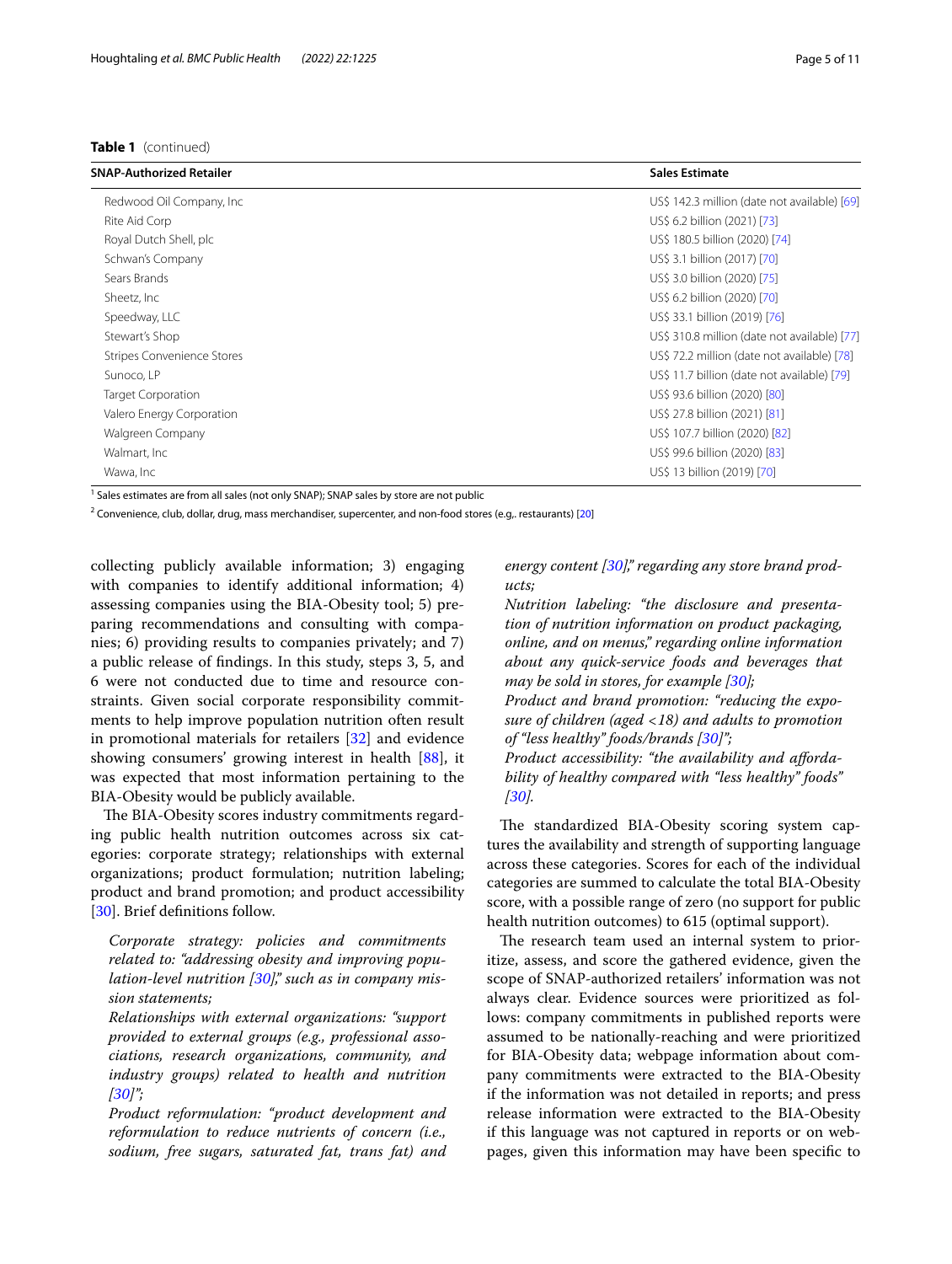local settings or for a limited time. Given the assumption that information about commitments found on webpages and/or press releases, but not in reports, were limited in reach, these sources at times resulted in lower scores following the BIA-Obesity criteria  $[30]$  $[30]$ . This process was conducted among a team of four researchers. Data was independently extracted to the BIA-Obesity and scored among two researchers, with agreement reached through discussion. A ffth researcher helped to settle discrepancies.

### **Data analysis**

SPSS version 25 was used for data analysis (IBM Corporation, Armonk, NY). Means and standard deviations were calculated for total BIA-Obesity scores and corporate strategy, relationships with external organizations, product formulation, nutrition labeling, product and brand promotion, and product accessibility category subscores. A non-normal distribution for scores among traditional (grocers)  $(n=15)$  and nontraditional (nongrocers)  $(n=46)$  formats was indicated using the Kolmogorov–Smirnov test, which was chosen based on group sample size  $(< 50)$  [[89\]](#page-10-38). Therefore, Mann–Whitney U was used to test for a potential diference in median total scores (continuous variable) by store format (traditional or nontraditional) [[90\]](#page-10-39). Signifcance was set a priori at *p*<0.05.

## **Results**

The BIA-Obesity scores by subcategory and total scores for 61 SNAP-authorized retailers are shown in Tables [2](#page-6-0). Total BIA-Obesity scores ranged from 0 to 112, with an average score of  $16.5$  (Table [3](#page-7-0)). The relationships with external organizations category received the highest score, on average, compared to all other BIA-Obesity categories (mean 8.3 out of a possible score of 40). The product and brand promotion category received the lowest score on average (mean 0.6 out of a possible score of 12.5) (Table [3](#page-7-0)). Diferences were found in total BIA-Obesity scores by SNAP-authorized format  $(p=0.008)$ . Traditional (i.e., grocers) SNAP-authorized retailers scored higher  $(32.7 \pm 33.6;$  median 25) than nontraditional (i.e., non-grocers) SNAP-authorized retailers  $(11.2 \pm 16;$ median 5).

# **Discussion**

Prominent SNAP-authorized retailers in two U.S. states and nationally were included in this research, which aimed to assess company commitments aligned with public health nutrition outcomes using a standard BIA-Obesity tool. Understanding if BIA-Obesity scores difered between traditional and nontraditional SNAPauthorized retailers was also a priority, given the diverse

business models of SNAP-authorized retailers in the United States [\[20](#page-9-13), [34\]](#page-9-24), diferences in the nutritional quality of consumer purchases by store format [\[20](#page-9-13)], and the need for targeted efforts to improve industry commitments to help achieve nutrition security [[12,](#page-9-5) [22\]](#page-9-14).

Overall, the BIA-Obesity scores resulting from this research suggest SNAP-authorized retailers have not maximized opportunities to improve nutrition security among households with low income in the U.S., despite an increased emphasis on public–private strategies to improve the food environment since 2010 [\[12](#page-9-5), [28](#page-9-19), [32,](#page-9-22) [33](#page-9-23)]. Prior research that examined SNAP-authorized retailers' commitments to use marketing-mix and choice-architecture strategies to encourage consumers' selection of foods and beverages aligned with the DGA also found limited language in support of these eforts [\[28](#page-9-19)]. Given the importance of the SNAP-authorized retail sector in helping to achieve nutrition security and the Sustainable Development Goals  $[9, 11, 12, 85]$  $[9, 11, 12, 85]$  $[9, 11, 12, 85]$  $[9, 11, 12, 85]$  $[9, 11, 12, 85]$  $[9, 11, 12, 85]$  $[9, 11, 12, 85]$  $[9, 11, 12, 85]$ , it is important for future work to build of BIA-Obesity results to understand what potential solutions may improve food retail environments while advancing (or at least not impeding) private- and public-sector interests.

Researchers in Canada also found low scores when using the BIA-Obesity to assess food and beverage manufacturer practices (ranged from 4 to 60% of the top possible score) [\[91\]](#page-10-40). In the present research, traditional (grocery) SNAP-authorized retailers' public commitments were found to have more language in support of public health nutrition goals, resulting in higher BIA-Obesity scores relative to nontraditional (non-grocery) SNAP-authorized retailers. However, the highest total score was only 18% of the total possible BIA-Obesity score. As populations with lower incomes have been found to rely on nontraditional stores for household food and beverage purchases more than populations with higher incomes [\[20](#page-9-13), [92](#page-10-41)], these settings/sectors should be key points for intervention based on the limited, and often no public language, in support of public health nutrition outcomes.

In the context of the joint CSR and Proft framework, what strategies are actually effective will be heterogeneous and depend on the market and the strategy. In the best case scenario of the "strategic case" [\[25](#page-9-17)] CSR activities will improve profts and thus reinforce each other. Alternatively, even in the non-strategic cases, where there can be tension between CSR activities and proftability, CSR strategies can still afect business decisions if the firm places sufficient weight on these activities or the 'dosage' of these activities are sufficient. There are numerous activities that could be considered. For example, strategies to improve retailers' commitments in support of public health nutrition efforts may include voluntary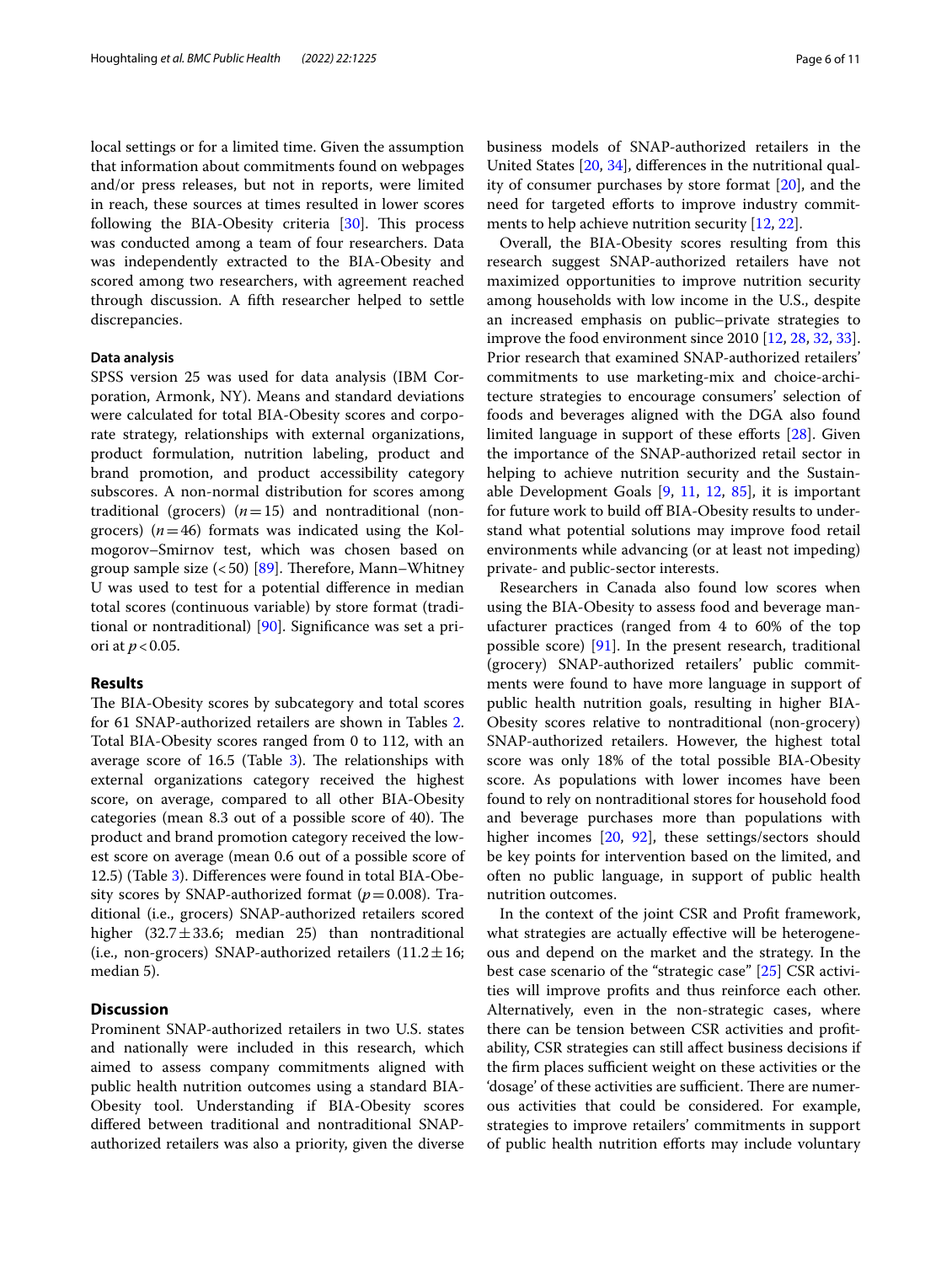<span id="page-6-0"></span>**Table 2** Prominent Supplemental Nutrition Assistance Program (SNAP)-authorized retailers' scores using the Business Impact Assessment—Obesity and population-level nutrition (BIA-Obesity) tool (*n*=61)

| <b>Authorized Retailer</b><br><b>Relationships with</b><br>Product<br><b>Nutrition</b><br><b>Product and</b><br>Product<br>Corporate<br><b>External Organizations</b><br>Formulation<br>Labeling<br><b>Brand Promotion</b><br>Accessibility<br><b>Strategy</b><br>(85)<br>(120)<br>(30)<br>(80)<br>(145)<br>(155)<br><b>Traditional Retailers (Grocers)</b><br>Albertsons Companies, Inc<br>40<br>10<br>25<br>0<br>7.5<br>$\overline{4}$<br>ALDI Einkauf GmbH & Co.<br>12.5<br>25<br>10<br>19<br>7.5<br>$\mathbf 0$<br>oHG<br>0<br>C & K Market, Inc<br>0<br>$\circ$<br>$\mathbf 0$<br>0<br>$\mathbf 0$<br>H-E-B Grocery Company, LP<br>5<br>2.5<br>5<br>$\mathbf 0$<br>7.5<br>20<br>Hy-Vee, Inc<br>2.5<br>15<br>0<br>$\mathbf 0$<br>$\mathbf 0$<br>7.5<br>K-VA-T Food Stores, Inc<br>0<br>10<br>$\mathbf 0$<br>3.5<br>2.5<br>$\mathbf 0$<br>Koninklijke Ahold Delhaize<br>5<br>12<br>40<br>40<br>12.5<br>2.5<br>N.V<br>Piggly Wiggly, LLC<br>$\mathbf 0$<br>0<br>0<br>$\mathbf{0}$<br>$\circ$<br>$\circ$ | Total<br>Score<br>(615) |
|-----------------------------------------------------------------------------------------------------------------------------------------------------------------------------------------------------------------------------------------------------------------------------------------------------------------------------------------------------------------------------------------------------------------------------------------------------------------------------------------------------------------------------------------------------------------------------------------------------------------------------------------------------------------------------------------------------------------------------------------------------------------------------------------------------------------------------------------------------------------------------------------------------------------------------------------------------------------------------------------------------------|-------------------------|
|                                                                                                                                                                                                                                                                                                                                                                                                                                                                                                                                                                                                                                                                                                                                                                                                                                                                                                                                                                                                           |                         |
|                                                                                                                                                                                                                                                                                                                                                                                                                                                                                                                                                                                                                                                                                                                                                                                                                                                                                                                                                                                                           |                         |
|                                                                                                                                                                                                                                                                                                                                                                                                                                                                                                                                                                                                                                                                                                                                                                                                                                                                                                                                                                                                           | 86.5                    |
|                                                                                                                                                                                                                                                                                                                                                                                                                                                                                                                                                                                                                                                                                                                                                                                                                                                                                                                                                                                                           | 74                      |
|                                                                                                                                                                                                                                                                                                                                                                                                                                                                                                                                                                                                                                                                                                                                                                                                                                                                                                                                                                                                           | 0                       |
|                                                                                                                                                                                                                                                                                                                                                                                                                                                                                                                                                                                                                                                                                                                                                                                                                                                                                                                                                                                                           | 40                      |
|                                                                                                                                                                                                                                                                                                                                                                                                                                                                                                                                                                                                                                                                                                                                                                                                                                                                                                                                                                                                           | 25                      |
|                                                                                                                                                                                                                                                                                                                                                                                                                                                                                                                                                                                                                                                                                                                                                                                                                                                                                                                                                                                                           | 16                      |
|                                                                                                                                                                                                                                                                                                                                                                                                                                                                                                                                                                                                                                                                                                                                                                                                                                                                                                                                                                                                           | 112                     |
|                                                                                                                                                                                                                                                                                                                                                                                                                                                                                                                                                                                                                                                                                                                                                                                                                                                                                                                                                                                                           | 0                       |
| Publix Super Markets, Inc.<br>$\mathbf{0}$<br>$\mathbf 0$<br>25<br>$\mathbf{0}$<br>10<br>$\circ$                                                                                                                                                                                                                                                                                                                                                                                                                                                                                                                                                                                                                                                                                                                                                                                                                                                                                                          | 35                      |
| Save A Lot Food Stores Ltd<br>10<br>0<br>$\mathbf 0$<br>$\mathbf{0}$<br>0<br>2.5                                                                                                                                                                                                                                                                                                                                                                                                                                                                                                                                                                                                                                                                                                                                                                                                                                                                                                                          | 12.5                    |
| Smart & Final Stores, Inc.<br>$\circ$<br>$\circ$<br>$\mathbf{0}$<br>0<br>$\circ$<br>$\mathbf{0}$                                                                                                                                                                                                                                                                                                                                                                                                                                                                                                                                                                                                                                                                                                                                                                                                                                                                                                          | $\mathbf 0$             |
| The Kroger Co<br>$\mathbf{0}$<br>7.5<br>10<br>5<br>$\circ$<br>$\mathbf{0}$                                                                                                                                                                                                                                                                                                                                                                                                                                                                                                                                                                                                                                                                                                                                                                                                                                                                                                                                | 22.5                    |
| Trader Joe's<br>$\mathbf 0$<br>15<br>2.5<br>5<br>5<br>$\mathbf{0}$                                                                                                                                                                                                                                                                                                                                                                                                                                                                                                                                                                                                                                                                                                                                                                                                                                                                                                                                        | 27.5                    |
| Whole Foods Market, Inc<br>20<br>5<br>5<br>0<br>5<br>$\mathbf{0}$                                                                                                                                                                                                                                                                                                                                                                                                                                                                                                                                                                                                                                                                                                                                                                                                                                                                                                                                         | 35                      |
| Winn-Dixie Stores, Inc.<br>5<br>$\mathbf{0}$<br>0<br>$\mathbf 0$<br>0<br>0                                                                                                                                                                                                                                                                                                                                                                                                                                                                                                                                                                                                                                                                                                                                                                                                                                                                                                                                | 5                       |
| Nontraditional Retailers <sup>1</sup>                                                                                                                                                                                                                                                                                                                                                                                                                                                                                                                                                                                                                                                                                                                                                                                                                                                                                                                                                                     |                         |
| 7-Eleven, Inc<br>$\mathbf 0$<br>$\mathbf 0$<br>$\mathbf{0}$<br>$\overline{0}$<br>$\mathbf{0}$<br>0                                                                                                                                                                                                                                                                                                                                                                                                                                                                                                                                                                                                                                                                                                                                                                                                                                                                                                        | $\circ$                 |
| 99 Cents Only Stores, LLC<br>$\mathbf{0}$<br>5<br>$\mathbf{0}$<br>0<br>0<br>$\mathbf{0}$                                                                                                                                                                                                                                                                                                                                                                                                                                                                                                                                                                                                                                                                                                                                                                                                                                                                                                                  | 5                       |
| Allsup's Convenience Stores, 0<br>$\mathbf 0$<br>$\mathbf{0}$<br>$\mathbf 0$<br>$\mathbf{0}$<br>0<br>Inc                                                                                                                                                                                                                                                                                                                                                                                                                                                                                                                                                                                                                                                                                                                                                                                                                                                                                                  | 0                       |
| Big Lots, Inc<br>$\mathbf 0$<br>0<br>0<br>$\mathbf 0$<br>0<br>$\mathbf{0}$                                                                                                                                                                                                                                                                                                                                                                                                                                                                                                                                                                                                                                                                                                                                                                                                                                                                                                                                | $\mathbf{0}$            |
| <b>Black Diamond Markets</b><br>$\mathbf 0$<br>0<br>$\mathbf{0}$<br>$\circ$<br>$\circ$<br>$\mathbf{0}$                                                                                                                                                                                                                                                                                                                                                                                                                                                                                                                                                                                                                                                                                                                                                                                                                                                                                                    | 0                       |
| BP, plc<br>$\mathbf 0$<br>0<br>$\mathbf{0}$<br>0<br>$\circ$<br>$\mathbf{0}$                                                                                                                                                                                                                                                                                                                                                                                                                                                                                                                                                                                                                                                                                                                                                                                                                                                                                                                               | $\mathbf{0}$            |
| Casey's General Stores, Inc<br>$\circ$<br>0<br>$\mathbf{0}$<br>0<br>$\circ$<br>$\mathbf{0}$                                                                                                                                                                                                                                                                                                                                                                                                                                                                                                                                                                                                                                                                                                                                                                                                                                                                                                               | $\mathbf{0}$            |
| Chevron Corporation<br>5<br>$\circ$<br>$\mathbf{0}$<br>0<br>$\circ$<br>$\mathbf{0}$                                                                                                                                                                                                                                                                                                                                                                                                                                                                                                                                                                                                                                                                                                                                                                                                                                                                                                                       | 5                       |
| Circle K Stores and Alimen-<br>$\mathbf{0}$<br>20<br>2.5<br>$\mathbf{0}$<br>$\circ$<br>$\mathbf{0}$<br>tation Couche-Tard                                                                                                                                                                                                                                                                                                                                                                                                                                                                                                                                                                                                                                                                                                                                                                                                                                                                                 | 22.5                    |
| CITGO Petroleum Corpora-<br>15<br>$\mathbf{0}$<br>0<br>$\mathbf{0}$<br>$\mathbf 0$<br>0<br>tion                                                                                                                                                                                                                                                                                                                                                                                                                                                                                                                                                                                                                                                                                                                                                                                                                                                                                                           | 15                      |
| Colonial Energy, Inc<br>20<br>$\mathbf 0$<br>0<br>0<br>$\circ$<br>0                                                                                                                                                                                                                                                                                                                                                                                                                                                                                                                                                                                                                                                                                                                                                                                                                                                                                                                                       | 20                      |
| 5<br>Costco Wholesale Corpora-<br>0<br>0<br>10<br>0<br>0<br>tion                                                                                                                                                                                                                                                                                                                                                                                                                                                                                                                                                                                                                                                                                                                                                                                                                                                                                                                                          | 15                      |
| Cumberland Farms, Inc<br>$\circ$<br>$\mathbf 0$<br>$\circ$<br>7.5<br>$\mathbf 0$<br>5                                                                                                                                                                                                                                                                                                                                                                                                                                                                                                                                                                                                                                                                                                                                                                                                                                                                                                                     | 12.5                    |
| CVS Health<br>7.5<br>25<br>7.5<br>12.5<br>10<br>0                                                                                                                                                                                                                                                                                                                                                                                                                                                                                                                                                                                                                                                                                                                                                                                                                                                                                                                                                         | 62.5                    |
| <b>Dollar General Corporation</b><br>$\circ$<br>$\circ$<br>$\mathbf 0$<br>0<br>0<br>$\mathbf 0$                                                                                                                                                                                                                                                                                                                                                                                                                                                                                                                                                                                                                                                                                                                                                                                                                                                                                                           | $\mathbf 0$             |
| Dollar Tree Stores, Inc<br>$\mathbf 0$<br>10<br>$\mathbf 0$<br>0<br>0<br>$\mathbf 0$                                                                                                                                                                                                                                                                                                                                                                                                                                                                                                                                                                                                                                                                                                                                                                                                                                                                                                                      | 10                      |
| E&C Enterprises, Inc<br>$\mathbf 0$<br>0<br>$\mathbf 0$<br>0<br>0<br>$\mathbf 0$                                                                                                                                                                                                                                                                                                                                                                                                                                                                                                                                                                                                                                                                                                                                                                                                                                                                                                                          | $\mathbf 0$             |
| Exxon Mobile Corporation<br>5<br>$\mathbf 0$<br>$\mathbf 0$<br>0<br>0<br>$\mathbf 0$                                                                                                                                                                                                                                                                                                                                                                                                                                                                                                                                                                                                                                                                                                                                                                                                                                                                                                                      | 5                       |
| Family Dollar Stores, Inc<br>0<br>$\mathbf 0$<br>$\mathsf{O}\xspace$<br>$\mathbf 0$<br>$\mathbf 0$<br>0                                                                                                                                                                                                                                                                                                                                                                                                                                                                                                                                                                                                                                                                                                                                                                                                                                                                                                   | $\mathbf 0$             |
| Fred's, Inc<br>0<br>$\mathbf 0$<br>0<br>$\mathbf 0$<br>0<br>$\mathbf 0$                                                                                                                                                                                                                                                                                                                                                                                                                                                                                                                                                                                                                                                                                                                                                                                                                                                                                                                                   | 0                       |
| GPM Investments, LLC<br>$\mathbf 0$<br>$\mathbf 0$<br>0<br>$\mathbf 0$<br>10<br>$\mathbf 0$                                                                                                                                                                                                                                                                                                                                                                                                                                                                                                                                                                                                                                                                                                                                                                                                                                                                                                               | 10                      |
| Kum & Go, L.C<br>5<br>$\circ$<br>10<br>$\mathbf 0$<br>$\circ$<br>0                                                                                                                                                                                                                                                                                                                                                                                                                                                                                                                                                                                                                                                                                                                                                                                                                                                                                                                                        |                         |
| Kwik Trip, Inc<br>5<br>0<br>0<br>$\overline{0}$<br>2.5<br>0<br>7.5                                                                                                                                                                                                                                                                                                                                                                                                                                                                                                                                                                                                                                                                                                                                                                                                                                                                                                                                        | 15                      |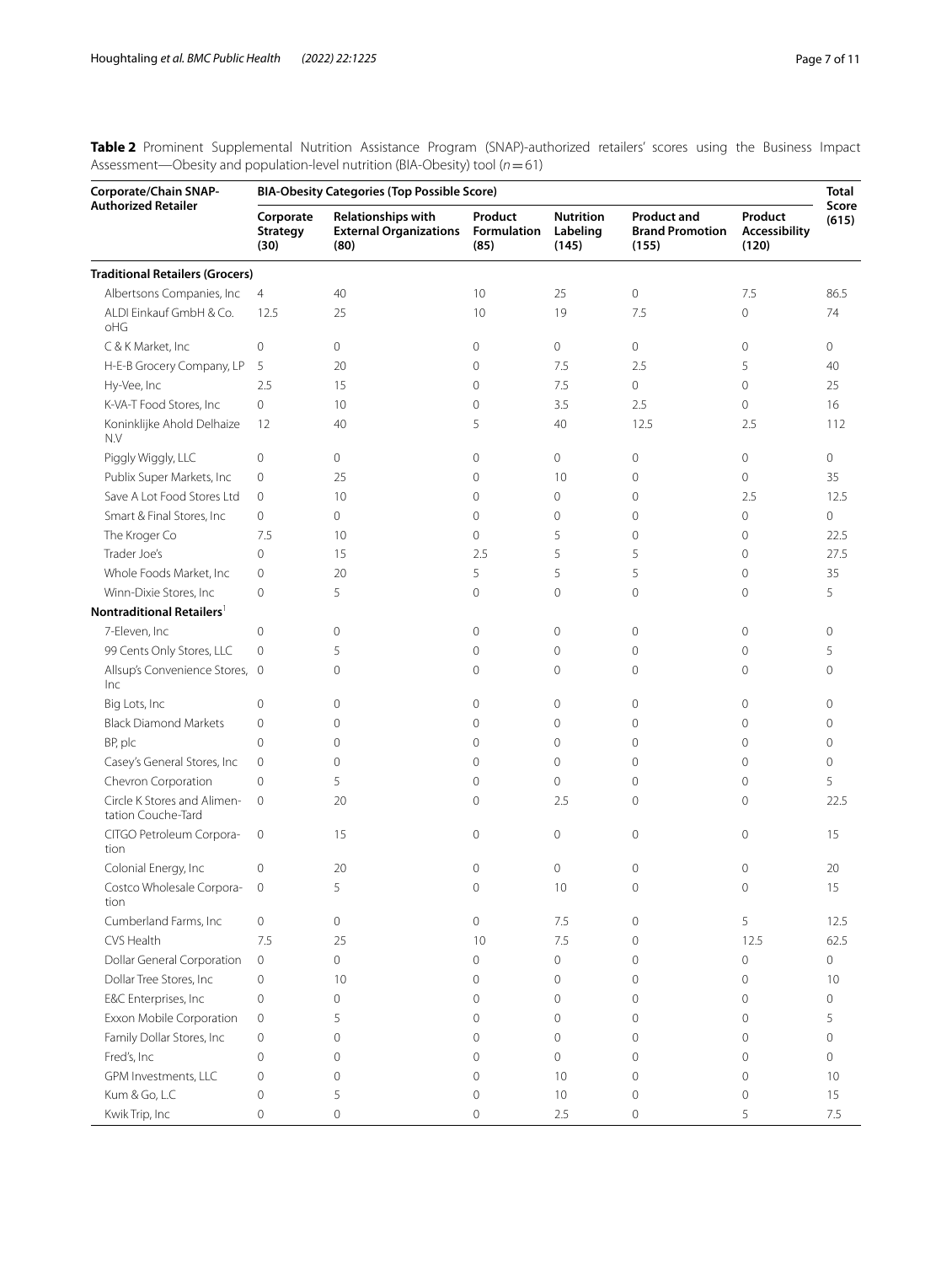# **Table 2** (continued)

| Corporate/Chain SNAP-<br><b>Authorized Retailer</b> | <b>BIA-Obesity Categories (Top Possible Score)</b> |                                                                    |                                       |                                       |                                                       |                                   | <b>Total</b>   |
|-----------------------------------------------------|----------------------------------------------------|--------------------------------------------------------------------|---------------------------------------|---------------------------------------|-------------------------------------------------------|-----------------------------------|----------------|
|                                                     | Corporate<br><b>Strategy</b><br>(30)               | <b>Relationships with</b><br><b>External Organizations</b><br>(80) | Product<br><b>Formulation</b><br>(85) | <b>Nutrition</b><br>Labeling<br>(145) | <b>Product and</b><br><b>Brand Promotion</b><br>(155) | Product<br>Accessibility<br>(120) | Score<br>(615) |
| Love's Travel Stops & Coun-<br>try Stores, Inc      | $\overline{0}$                                     | $\Omega$                                                           | 0                                     | $\overline{0}$                        | $\Omega$                                              | $\mathbf{0}$                      | $\mathbf{0}$   |
| Marathon Petroleum Cor-<br>poration                 | $\Omega$                                           | 10                                                                 | $\Omega$                              | $\overline{0}$                        | $\Omega$                                              | $\Omega$                          | 10             |
| Maverik, Inc                                        | $\Omega$                                           | $\Omega$                                                           | $\Omega$                              | $\Omega$                              | $\Omega$                                              | $\Omega$                          | $\Omega$       |
| NMSO, Inc                                           | $\Omega$                                           | $\Omega$                                                           | $\Omega$                              | 0                                     | $\Omega$                                              | $\Omega$                          | $\Omega$       |
| Papa Murphy's Holdings, Inc 0                       |                                                    | $\Omega$                                                           | $\Omega$                              | 5                                     | 0                                                     | $\Omega$                          | 5              |
| Pilot Travel Centers, LLC                           | $\mathbf{0}$                                       | 20                                                                 | $\Omega$                              | 10                                    | 0                                                     | $\Omega$                          | 30             |
| QuikTrip Corporation                                | $\mathbf{0}$                                       | $\Omega$                                                           | $\Omega$                              | 5                                     | 0                                                     | $\Omega$                          | 5              |
| Racetrac Petroleum, Inc.                            | $\mathbf{0}$                                       | $\Omega$                                                           | $\Omega$                              | $\Omega$                              | 0                                                     | $\cap$                            | $\Omega$       |
| Redwood Oil Company, Inc.                           | $\mathbf 0$                                        | $\Omega$                                                           | $\Omega$                              | 2.5                                   | 0                                                     | $\Omega$                          | 2.5            |
| Rite Aid Corp                                       | $\mathbf{0}$                                       | 20                                                                 | $\Omega$                              | 10                                    | $\Omega$                                              | 0                                 | 30             |
| Royal Dutch Shell, plc                              | 0                                                  | $\Omega$                                                           | $\Omega$                              | 0                                     | 0                                                     | Ω                                 | 0              |
| Schwan's Company                                    | $\Omega$                                           | 5                                                                  | $\Omega$                              | 5                                     | 0                                                     | U                                 | 10             |
| Sears, Roebuck and Co                               | $\Omega$                                           | 10                                                                 | $\Omega$                              | $\Omega$                              | 0                                                     | 0                                 | 10             |
| Sheetz, Inc.                                        | 7.5                                                | 10                                                                 | $\Omega$                              | 22.5                                  | 2.5                                                   | 7.5                               | 50             |
| Speedway, LLC                                       | $\Omega$                                           | $\Omega$                                                           | $\Omega$                              | 7.5                                   | 0                                                     | 0                                 | 7.5            |
| Stewart's Shops                                     | $\Omega$                                           | 5                                                                  | $\Omega$                              | 0                                     | 0                                                     | $\Omega$                          | 5              |
| <b>Stripes Convenience Stores</b>                   | $\Omega$                                           | $\Omega$                                                           | $\Omega$                              | 5                                     | 0                                                     | $\Omega$                          | 5              |
| Sunoco, LP                                          | 0                                                  | $\Omega$                                                           | $\Omega$                              | 0                                     | 0                                                     | $\Omega$                          | 0              |
| <b>Target Corporation</b>                           | $\Omega$                                           | 10                                                                 | $\Omega$                              | $\Omega$                              | 0                                                     | 7.5                               | 17.5           |
| Valero Energy Corporation                           | $\mathbf{0}$                                       | 10                                                                 | $\Omega$                              | $\Omega$                              | 0                                                     | 0                                 | 10             |
| Walgreen Company                                    | $\Omega$                                           | 25                                                                 | $\Omega$                              | 13.5                                  | 0                                                     | $\Omega$                          | 38.5           |
| Walmart, Inc                                        | 7.5                                                | 25                                                                 | 30                                    | 5                                     | 0                                                     | 0                                 | 67.5           |
| Wawa, Inc                                           | 0                                                  | 5                                                                  | $\Omega$                              | 0                                     | 0                                                     | $\Omega$                          | 5              |

<sup>1</sup> Convenience, club, dollar, drug, mass merchandiser, supercenter, and non-food stores (e.g., restaurants) [[20\]](#page-9-13)

<span id="page-7-0"></span>

| Table 3 Descriptive values for Business Impact assessment for Obesity and population-level nutrition (BIA-Obesity) scores among 61 |  |
|------------------------------------------------------------------------------------------------------------------------------------|--|
| prominent Supplemental Nutrition Assistance Program (SNAP)-authorized retailers in the United States                               |  |

| Category                    | <b>Minimum Score</b> | <b>Maximum Score</b> | <b>Mean Score</b> | <b>Standard</b><br><b>Deviation</b> |
|-----------------------------|----------------------|----------------------|-------------------|-------------------------------------|
| Corporate Strategy          | U                    | 12.5                 | Ι.                | 2.9                                 |
| Relationships               | 0                    | 40                   | 8.3               | 10.3                                |
| Product Formulation         | 0                    | 30                   |                   | 4.4                                 |
| Nutrition Labeling          | 0                    | 40                   | 4.4               | 7.3                                 |
| Product and Brand Promotion | U                    | 12.5                 | 0.6               | 2.1                                 |
| Product Accessibility       | U                    | 12.5                 | 0.9               | 2.5                                 |
| <b>Total Score</b>          | U                    | 112                  | 16.5              | 23.3                                |

public-private partnership efforts, such as through the Partnership for a Healthier America, which could use the BIA-Obesity to guide retail partnership agreements [[33\]](#page-9-23). SNAP-Ed technical assistance, which will be better fnanced as a result of USDA's nutrition security eforts [[12\]](#page-9-5), may also be a worthwhile approach to improve company commitments regarding public health nutrition, especially among regional or local chains [[21\]](#page-9-41). Last, given the relatively short time-frame to meet enormous societal goals for food system transformation [\[8](#page-9-2), [10\]](#page-9-42), use of regulatory strategies by the USDA may also prove appropriate to incentivize or disincentivize SNAP-authorized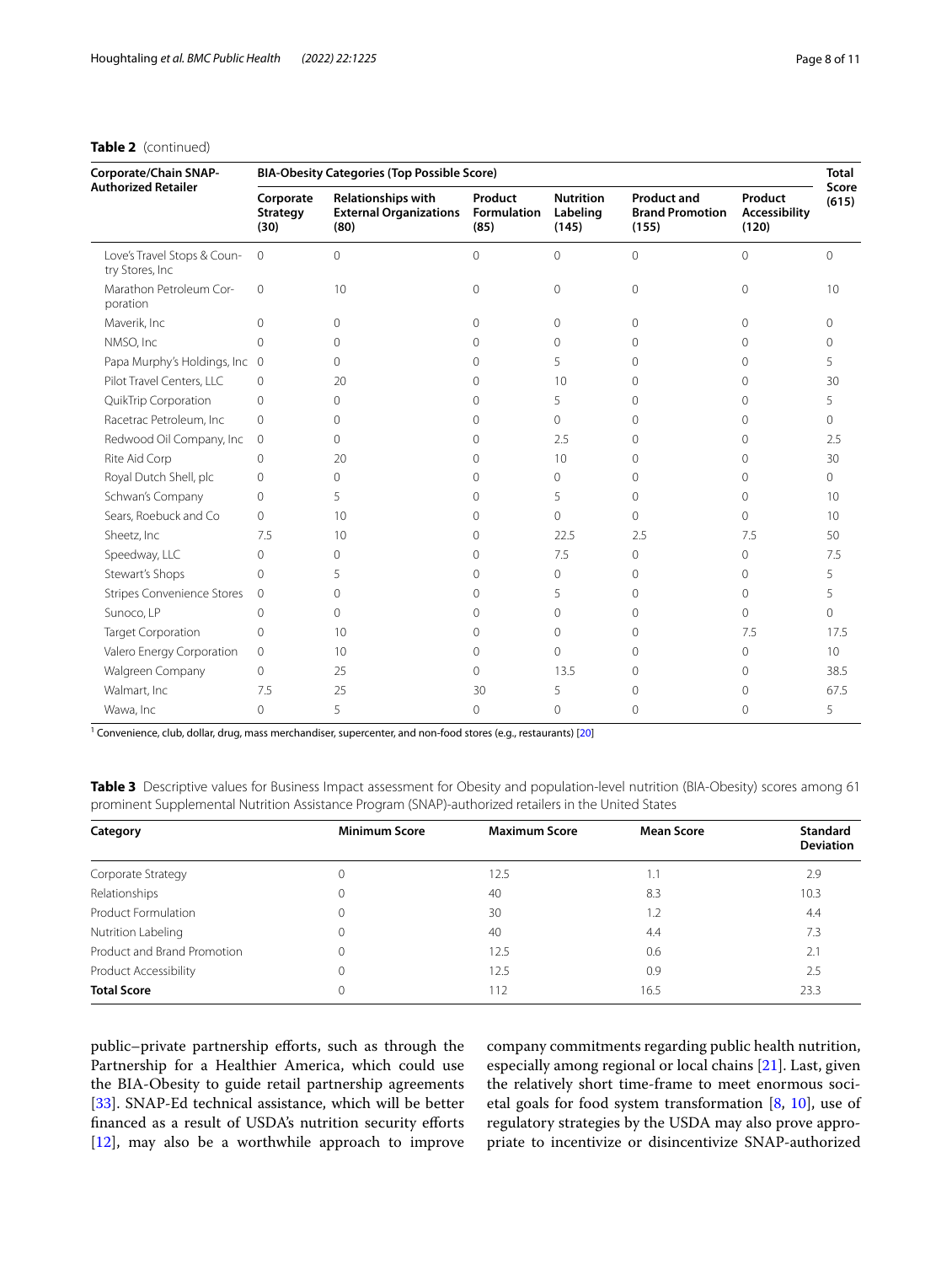retailers' corporate practices to support nutrition security and public health. While it is outside the scope of this article to suggest specifc solutions and related accountability strategies, both the BIA-Obesity and the marketing-mix and choice-architecture framework used in prior research [[28](#page-9-19), [31\]](#page-9-21) should be used to evaluate and track the success of strategies to improve SNAP food environments and ultimately nutrition security. This preliminary work can serve as a baseline to assess future changes.

### **Limitations**

There are several limitations of this work. BIA-Obesity process steps 3 (engaging with companies to identify additional information), 5 (preparing recommendations and consulting with companies), and 6 (providing results to companies privately) were not implemented due to resource constraints. These steps could be completed using qualitative inquiry to provide additional context to the identifed gaps found in the present research. Future work could also seek to validate the BIA-Obesity for a U.S. context, as this was beyond the scope of the present work given limited evidence identifed to inform changes. However, certain BIA-Obesity indicators, such as commitments around reducing trans fat in products were unlikely to show up in SNAP-authorized retailers' public commitments due to U.S. policies to eliminate artificial trans fat from the food system  $[93]$ . This likely led to lower BIA-Obesity scores being recorded among all retailers. Last, analysis regarding traditional versus nontraditional formats could be more nuanced [[94\]](#page-10-43). However, certain nontraditional formats were not frequently observed in this research (e.g., only one prominent SNAP-authorized retailer was classifed as a club format), which limited opportunities to understand variations among several nontraditional formats. Despite these limitations, this work used a robust search strategy to apply the BIA-Obesity to a U.S. and SNAP context for the frst time and can be used as a baseline measure to help assess and inform future efforts to improve nutrition security.

# **Conclusion**

Results of this research underscore a dearth of available evidence and substantial opportunity for improvement regarding SNAP-authorized retailer strategies to support nutrition security among Americans with lower income.

#### **Abbreviations**

U.S.: United States; CSR: Corporate Social Responsibility; USDA: United States Department of Agriculture; SNAP: Supplemental Nutrition Assistance Program; DGA: Dietary Guidelines for Americans; BIA-Obesity: Business Impact Assessment for Obesity and population-level nutrition; INFORMAS:

The International Network for Food and Obesity/non-communicable disease Research Monitoring and Action Support.

### **Acknowledgements**

Virginia Pannabecker, Health, Life Science and Scholarly Communication Librarian at Virginia Tech, for helping to inform search terms and databases. Authors also thank Liza Dobson, MS for assistance with initial company searches in 2018, De'Jerra Bryant, BS for help with searches and scoring, and Khawlah Kheshaifaty, MS for formatting the manuscript to Journal requirements.

### **Authors' contributions**

BH, VIK, ES, SMH, GCD, and SM contributed to the research design. BH, TE, SC, and NP were responsible for data searching, extraction, scoring, and reconciling. BH conducted the statistical analysis. NP assisted with tables. BH wrote the manuscript with assistance from TE and GCD. Edits were incorporated from all co-authors. All authors critically reviewed the manuscript and approved the fnal version.

#### **Funding**

This research was partially supported by the U.S. Department of Agriculture National Institute of Food and Agriculture, Hatch project 1024670 and the Louisiana State University Agricultural Center. Funders had no role in the design, analysis, or interpretation of results.

#### **Availability of data and materials**

The SNAP-authorized retail data used to identify prominent SNAP-authorized retailers in this research was accessed online: [https://snaped.fns.usda.gov/libra](https://snaped.fns.usda.gov/library/materials/snap-retailer-locator) [ry/materials/snap-retailer-locator.](https://snaped.fns.usda.gov/library/materials/snap-retailer-locator) Public access to this database is open.

### **Declarations**

#### **Ethics approval and consent to participate**

Not applicable. This research did not use human subjects.

#### **Consent for publication**

Not applicable.

#### **Competing interests**

The authors declare that they have no competing interests.

#### **Author details**

<sup>1</sup> School of Nutrition and Food Sciences, Louisiana State University (LSU) & LSU Agricultural Center, Baton Rouge 70803, US. <sup>2</sup>Thurston Arthritis Research Center, University of North Carolina at Chapel Hill, Chapel Hill, NC 27599, US.<sup>3</sup> Department of Nutrition, Food Science, and Packaging, San José State University, San José, CA 95192, US. 4 Department of Human Nutrition, Foods, and Exercise, Virginia Tech, Blacksburg, VA 24061, US. <sup>5</sup>The Virginia Cooperative Extension Family Nutrition Program, Department of Human Nutrition, Foods, and Exercise, Virginia Tech, Blacksburg, VA 24061, US. <sup>6</sup>Department of Agricultural and Applied Economics, Virginia Tech, Blacksburg, VA 24061, US.

### Received: 16 January 2022 Accepted: 12 June 2022 Published online: 20 June 2022

### **References**

- <span id="page-8-0"></span>Lusk J. Unnaturally delicious: how science and technology are serving up super foods to save the world. Macmillan; 2016.
- <span id="page-8-1"></span>2. Davis GC, Serrano EL. Food and nutrition economics. New York, NY: Oxford University Press; 2016.
- 3. Wood B, Williams O, Baker P, Nagarajan V, Sacks G. The infuence of corporate market power on health: exploring the structure-conductperformance model from a public health perspective. Glob Health. 2021;17(1):41. [https://doi.org/10.1186/s12992-021-00688-2.](https://doi.org/10.1186/s12992-021-00688-2)
- <span id="page-8-2"></span>4. Winkler MR, Zenk SN, Baquero B, Steeves EA, Fleischhacker SE, Gittelsohn J, et al. A model depicting the retail food environment and customer interactions: components, outcomes, and future Directions. Int J Environ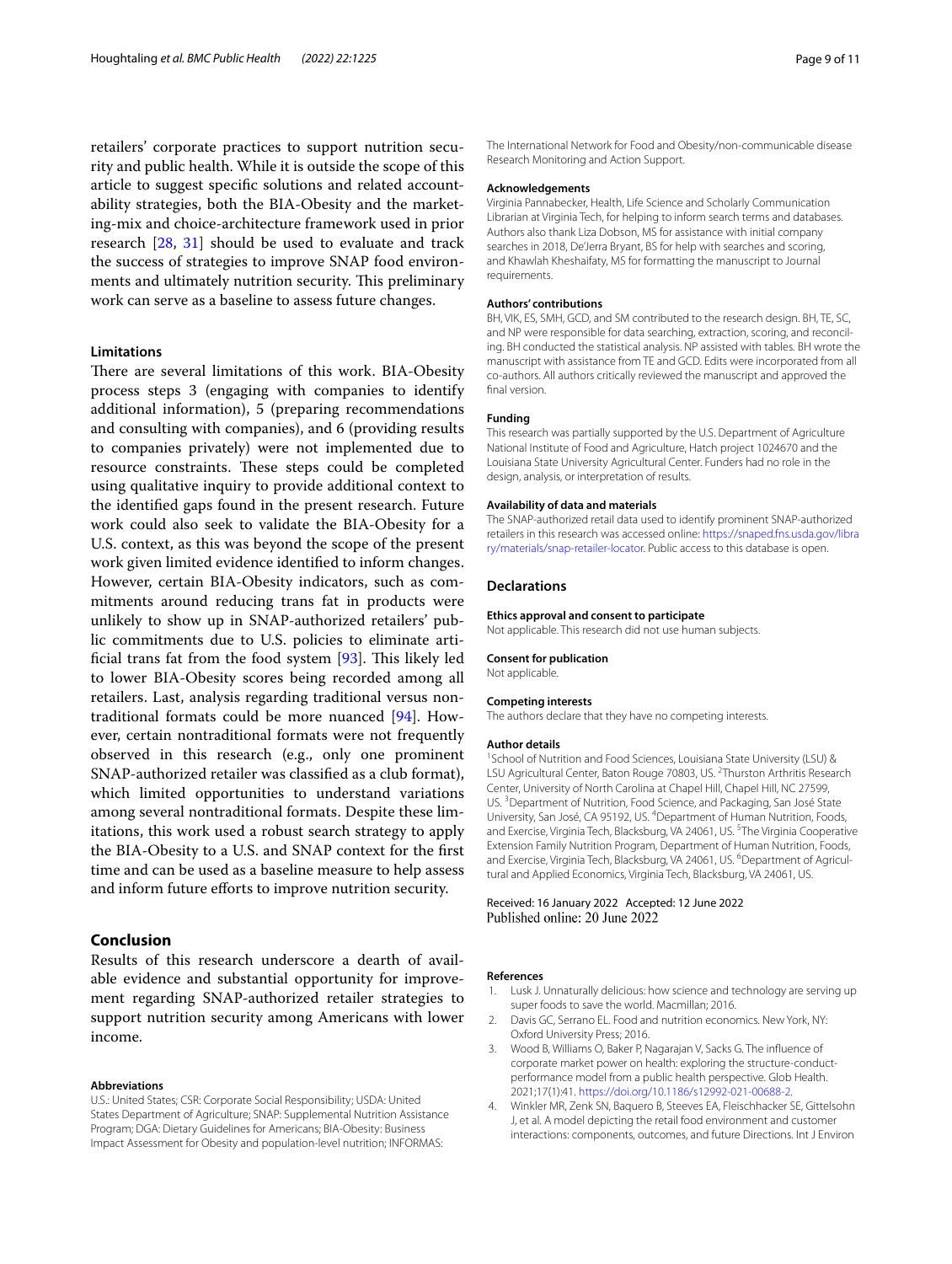Res Public Health. 2020;17(20):7591. [https://doi.org/10.3390/ijerph1720](https://doi.org/10.3390/ijerph17207591) [7591](https://doi.org/10.3390/ijerph17207591).

- <span id="page-9-0"></span>5. Story M, Kaphingst KM, Robinson-O'Brien R, Glanz K. Creating healthy food and eating environments: policy and environmental approaches. Annu Rev Public Health. 2008;29:253–72. [https://doi.org/10.1146/annur](https://doi.org/10.1146/annurev.publhealth.29.020907.090926) [ev.publhealth.29.020907.090926.](https://doi.org/10.1146/annurev.publhealth.29.020907.090926)
- <span id="page-9-1"></span>6. Singh GK, Daus GP, Allender M, Ramey CT, Martin EK Jr, Perry C, De Los Reyes AA, Vedamuthu IP. Social determinants of health in the United States: addressing major health inequality trends for the nation, 1935–2016. Int J MCH AIDS. 2017;6(2):139–64.
- 7. Coleman-Jensen A, Rabbitt MP, Gregory CA, Singh A. Household food security in the United States in 2020. Washington DC: U.S. Department of Agriculture, Economic Research Service; 2021.
- <span id="page-9-2"></span>Swinburn BA, Kraak VI, Allender S, Atkins VJ, Baker PI, Bogard JR, et al. The global syndemic of obesity, undernutrition, and climate change: The Lancet Commission report. Lancet. 2019;393(10173):791–846.
- <span id="page-9-3"></span>9. Fanzo J, Haddad L, Schneider KR, Béné C, Covic NM, Guarin A, et al. Viewpoint: rigorous monitoring is necessary to guide food system transformation in the countdown to the 2030 global goals. Food Policy. 2021;104: 102163. <https://doi.org/10.1016/j.foodpol.2021.102163>.
- <span id="page-9-42"></span>10. Ahmed S, Byker Shanks C, Wall T. Supporting Sustainable Development Goals Through Sustainable Diets. Springer International Publishing; 2020.
- <span id="page-9-4"></span>11. Haddad L, Hawkes C, Webb P, Thomas S, Beddington J, Waage J, Flynn D. A new global research agenda for food. Nature. 2016;540(7631):30–2.
- <span id="page-9-5"></span>12. U.S. Department of Agriculture. USDA Actions on Nutrition Security. Food and Nutrition Service; 2022.
- <span id="page-9-6"></span>13. Tiehen L. The food assistance landscape: FY 2019 annual report. Washington DC: U.S. Department of Agriculture, Economic Research Service; 2020.
- <span id="page-9-7"></span>14. U.S. Department of Agriculture. Supplemental Nutrition Assistance Program Education plan guidance. Washington, DC: Food and Nutrition Service; 2020.
- <span id="page-9-8"></span>15. Cronquist K. Characteristics of Supplemental Nutrition Assistance Program households: fscal year 2019. Alexandria, VA: U.S. Department of Agriculture, Food and Nutrition Service, Office of Policy Support; 2021.
- <span id="page-9-9"></span>16. U.S. Department of Agriculture. Fiscal year 2020 year end summary*.* Alexandria, VA: Food and Nutrition Service; 2020.
- <span id="page-9-10"></span>17. Bleich SN, Moran AJ, Vercammen KA, Frelier JM, Dunn CG, Zhong A, Fleischhacker SA. Strengthening the public health impacts of the Supplemental Nutrition Assistance Program through policy. Annu Rev Public Health. 2020;41(1):453–80.
- <span id="page-9-11"></span>18. Bleich SN, Sullivan K, Broad Leib E, Dunn CG, Woteki C, Yaroch AL, Fleischhacker S. Strengthening the public health impacts of SNAP: key opportunities for the next Farm Bill*.* Durham, NC: Healthy Eating Research; 2021.
- <span id="page-9-12"></span>19. Retailer eligibility - clarifcation of Criterion A and Criterion B requirements. U.S. Department of Agriculture, Food and Nutrition Service; 2018. [https://www.fns.usda.gov/snap/retailer-eligibility-clarifcation-of-crite](https://www.fns.usda.gov/snap/retailer-eligibility-clarification-of-criterion) [rion.](https://www.fns.usda.gov/snap/retailer-eligibility-clarification-of-criterion)
- <span id="page-9-13"></span>20. Volpe R, Kuhns A, Jaenicke T. Store formats and patterns in household grocery purchases. Economic Research Service: U.S. Department of Agriculture; 2017.
- <span id="page-9-41"></span>21. Houghtaling B, Serrano E, Dobson L, Chen S, Kraak VI, Harden SM, et al. Rural independent and corporate Supplemental Nutrition Assistance Program (SNAP)-authorized store owners' and managers' perceived feasibility to implement marketing-mix and choice-architecture strategies to encourage healthy consumer purchases. Transl Behav Med. 2019;9(5):888–98.
- <span id="page-9-14"></span>22. Houghtaling B, Serrano EL, Kraak VI, Harden SM, Davis GC, Misyak SA. A systematic review of factors that infuence food store owner and manager decision making and ability or willingness to use choice architecture and marketing mix strategies to encourage healthy consumer purchases in the United States, 2005–2017. Int J Behav Nutr Phys Act. 2019;16(1):1–14.
- <span id="page-9-15"></span>23. Haynes-Maslow L, Andress L, Jilcott Pitts S, Osborne I, Baquero B, Bailey-Davis L, et al. Arguments used in public comments to support or oppose the US Department of Agriculture's minimum stocking requirements: a content analysis. J Acad Nutr Diet. 2018;118(9):1664–72.
- <span id="page-9-16"></span>24. U.S. Department of Agriculture and U.S. Department of Health and Human Services Dietary Guidelines for Americans, 2020–2025*.* 9th Edition. Washington, DC: 2020.
- <span id="page-9-17"></span>25. Husted BW, De Jesus SJ. Taking Friedman seriously: Maximizing profts and social performance. J Manag Stud. 2006;43(1):75–91.
- 26. Jensen MC. Value maximization, stakeholder theory, and the corporate objective function. Bus Ethics Q. 2002;12(2):235–56.
- <span id="page-9-18"></span>27. Hartmann M. Corporate social responsibility in the food sector. Eur Rev Agric Econ. 2011;38(3):297–324.
- <span id="page-9-19"></span>28. Houghtaling B, Serrano E, Kraak VI, Harden SM, Davis GC, Misyak S. Availability of Supplemental Nutrition Assistance Program-authorized retailers' voluntary commitments to encourage healthy dietary purchases using marketing-mix and choice-architecture strategies. Public Health Nutr. 2020;23(10):1745–53.
- 29. Powell LM, Singleton CR, Li Y, Anderson Steeves E, Castro IA, Grigsby-Toussaint D, et al. Changes to SNAP-authorized retailer stocking requirements and the supply of foods and beverages in low-income communities in seven U.S. states. Transl Behav Med. 2019;9(5):857–64.
- <span id="page-9-20"></span>30. Sacks G, Vanderlee L, Robinson E, Vandevijvere S, Cameron AJ, Mhurchu CN, Lee A, Ng SH, Karupaiah T, Vergeer L, L'Abbe M, Swinburn B. BIA-Obesity (Business Impact Assessment-Obesity and population-level nutrition): a tool and process to assess food company policies and commitments related to obesity prevention and population nutrition at the national level. Obes Rev. 2019;20(Suppl 2):78–89. [https://doi.org/](https://doi.org/10.1111/obr.12878) [10.1111/obr.12878](https://doi.org/10.1111/obr.12878).
- <span id="page-9-21"></span>31. Kraak VI, Englund T, Misyak S, Serrano EL. A novel marketing mix and choice architecture framework to nudge restaurant customers toward healthy food environments to reduce obesity in the United States. Obes Rev. 2017;18(8):852–68.
- <span id="page-9-22"></span>32. Partnership for a Healthier America. Partnership for a Healthier America: making the healthy choice the easy choice. [http://ahealthieramerica.org/.](http://ahealthieramerica.org/)
- <span id="page-9-23"></span>33. Simon C, Kocot SL, Dietz WH. Partnership for a Healthier America: creating change through private sector partnerships. Curr Obes Rep. 2017;6(2):108–15.
- <span id="page-9-24"></span>34. U.S. Department of Agriculture. SNAP Retailer Locator. [http://www.fns.](http://www.fns.usda.gov/snap/retailerlocator) [usda.gov/snap/retailerlocator](http://www.fns.usda.gov/snap/retailerlocator). Accessed August 29, 2017.
- <span id="page-9-25"></span>35. Cho C, Volpe R. Independent grocery stores in the changing landscape of the U.S. food retail industry. U.S. Department of Agriculture, Economic Research Service; 2017.
- <span id="page-9-26"></span>36. Blázquez A. Net sales of Albertsons Companies U.S. 2015–2019. <https://www.statista.com/statistics/1167526/albertsons-net-sales-us/>. Accessed September 4, 2021.
- <span id="page-9-27"></span>37. Statista Research Department. Projected sales of Aldi in the U.S. 2015–2021. [https://www.statista.com/statistics/562976/projected](https://www.statista.com/statistics/562976/projected-sales-of-aldi-in-the-us/)[sales-of-aldi-in-the-us/.](https://www.statista.com/statistics/562976/projected-sales-of-aldi-in-the-us/) Accessed Sept 4, 2021.
- <span id="page-9-28"></span>38. RocketReach. C&K Market Inc. Information. [https://rocketreach.co/c-k](https://rocketreach.co/c-k-market-inc-profile_b5c44993f42e0df1)[market-inc-profle\\_b5c44993f42e0df1](https://rocketreach.co/c-k-market-inc-profile_b5c44993f42e0df1). Accessed Sept 4, 2021.
- <span id="page-9-29"></span>39. Supermarket News. The 2018 Top 75-Sales Overview H-E-B. [https://](https://www.supermarketnews.com/data-table/h-e-b-7) [www.supermarketnews.com/data-table/h-e-b-7.](https://www.supermarketnews.com/data-table/h-e-b-7) Accessed Sept 4, 2021.
- <span id="page-9-30"></span>40. Forbes. Hy-Vee. [https://www.forbes.com/companies/hy-vee/?sh](https://www.forbes.com/companies/hy-vee/?sh=3cea73f42406)=3cea7 [3f42406.](https://www.forbes.com/companies/hy-vee/?sh=3cea73f42406) Accessed Sept 4, 2021.
- <span id="page-9-31"></span>41. Forbes. K-VA-T Food Stores. [https://www.forbes.com/companies/k-va-t](https://www.forbes.com/companies/k-va-t-food-stores/?sh=c3b30052184d)food-stores/?sh=c3b30052184d. Accessed Sept 4, 2021.
- <span id="page-9-32"></span>42. [Blázquez A. Food retail: Ahold De](https://www.forbes.com/companies/k-va-t-food-stores/?sh=c3b30052184d)lhaize Group's global net sales 2013–2020. [https://www.statista.com/statistics/258290/ahold-delhaize](https://www.statista.com/statistics/258290/ahold-delhaize-groups-net-sales-worldwide/)[groups-net-sales-worldwide/](https://www.statista.com/statistics/258290/ahold-delhaize-groups-net-sales-worldwide/). Accessed Sept 4, 2021.
- <span id="page-9-33"></span>43. ZoomInfo Technologies LLC. Piggly Wiggly. [https://www.zoominfo.](https://www.zoominfo.com/c/piggly-wiggly/30475289) [com/c/piggly-wiggly/30475289.](https://www.zoominfo.com/c/piggly-wiggly/30475289) Accessed Sept 4, 2021.
- <span id="page-9-34"></span>44. Blázquez A. Net sales of Publix super markets U.S. 2015–2019. [https://](https://www.statista.com/statistics/1167242/publix-net-sales-us/) [www.statista.com/statistics/1167242/publix-net-sales-us/](https://www.statista.com/statistics/1167242/publix-net-sales-us/). Accessed Sept 4, 2021.
- <span id="page-9-35"></span>45. ZoomInfo Technologies LLC. Save-A-Lot. [https://www.zoominfo.com/c/](https://www.zoominfo.com/c/save--a--lot-ltd/105628601) [save--a--lot-ltd/105628601](https://www.zoominfo.com/c/save--a--lot-ltd/105628601). Accessed Sept 4, 2021.
- <span id="page-9-36"></span>46. ZoomInfo Technologies LLC. Smart & fnal stores. [https://www.zoominfo.](https://www.zoominfo.com/c/smart-final-stores-llc/10410416) [com/c/smart-fnal-stores-llc/10410416](https://www.zoominfo.com/c/smart-final-stores-llc/10410416). Accessed Sept 4, 2021.
- <span id="page-9-37"></span>47. Blázquez A. Kroger's sales in the U.S. 2007–2020. [https://www.statista.](https://www.statista.com/statistics/241198/sales-of-kroger/) [com/statistics/241198/sales-of-kroger/](https://www.statista.com/statistics/241198/sales-of-kroger/). Accessed Sept 4, 2021.
- <span id="page-9-38"></span>48. Statista Research Department. Projected sales of Trader Joe's in the U.S. 2015–2021. [https://www.statista.com/statistics/562981/projected-sales](https://www.statista.com/statistics/562981/projected-sales-of-trader-joes-in-the-us/)[of-trader-joes-in-the-us/.](https://www.statista.com/statistics/562981/projected-sales-of-trader-joes-in-the-us/) Accessed Sept 4, 2021.
- <span id="page-9-39"></span>49. Blázquez A. Global net sales of Whole Foods Market 2010–2017. [https://](https://www.statista.com/statistics/258673/net-sales-of-whole-foods-market-worldwide/) [www.statista.com/statistics/258673/net-sales-of-whole-foods-market](https://www.statista.com/statistics/258673/net-sales-of-whole-foods-market-worldwide/)[worldwide/](https://www.statista.com/statistics/258673/net-sales-of-whole-foods-market-worldwide/). Accessed Sept 4, 2021.
- <span id="page-9-40"></span>50. Growjo. Winn-Dixie Stores Competitors, Revenue, Alternatives and Pricing. [https://growjo.com/company/Winn-Dixie\\_Stores](https://growjo.com/company/Winn-Dixie_Stores). Accessed Sept 4, 2021.